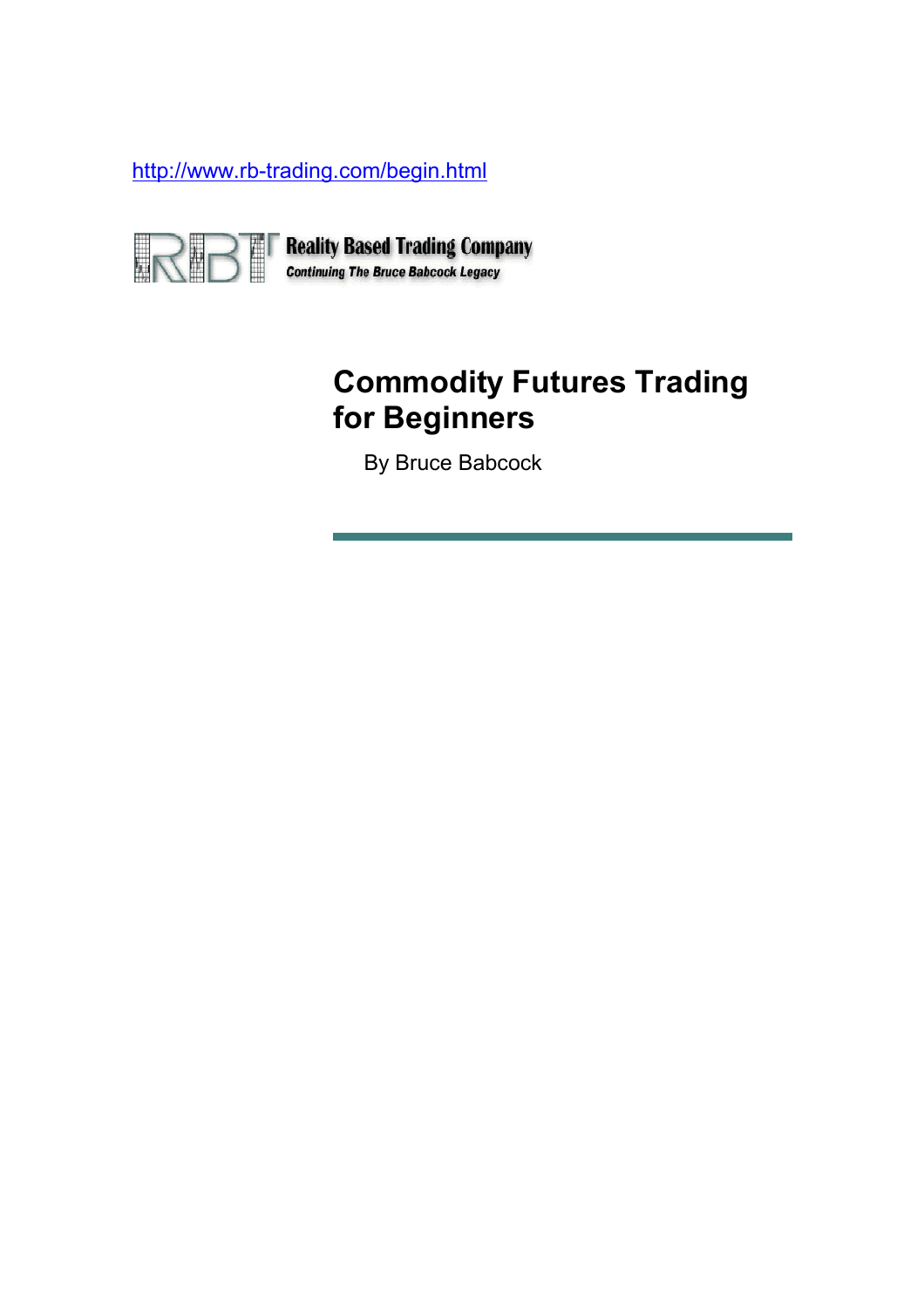#### **Table of Contents**

1- Introduction

2- Commodity Trading As An Investment Vehicle

3- The Risks of Trading

4- The History of Trading

5- The Trading Process

6- Making A Trade

7- The Truth About the Commodity **Markets** 

8- Separating the Winners and Losers

9- Learning To Trade Correctly

10.1- Elements of a Successful Trading Plan--Getting Started

10.2- Elements of a Successful Trading Plan--Trade With The **Trend** 

10.3- Elements of a Successful Trading Plan--Cut Losses Short

10.4- Elements of a Successful Trading Plan--Let Profits Run

10.5- Elements of a Successful Trading Plan--The Markets You **Trade** 

10.6- Elements of a Successful Trading Plan--Manage Risk

11- Psychological Pitfalls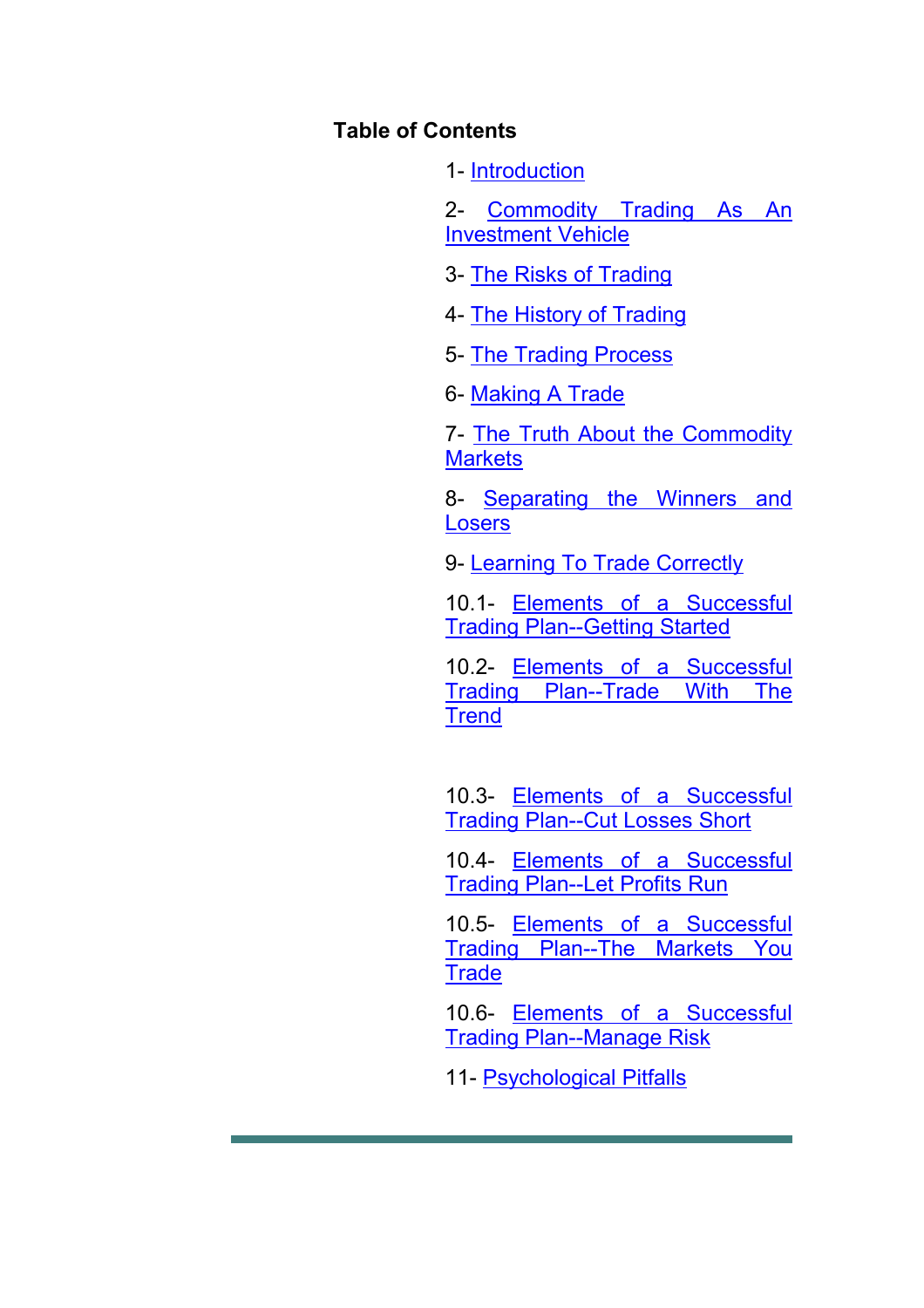#### **Introduction**

Many people have become very rich in the commodity markets. It is one of a few investment areas where an individual with limited capital can make extraordinary profits in a relatively short period of time. For example, Richard Dennis borrowed \$1,600 and turned it into a \$200 million fortune in about ten years.

Nevertheless, because most people lose money, commodity trading has a bad reputation as being too risky for the average individual. The truth is that commodity trading is only as risky as you want to make it.

Those who treat trading as a get-rich-quick scheme are likely to lose because they have to take big risks. If you act prudently, treat your trading like a business instead of a giant gambling casino and are willing to settle for a reasonable return, the risks are acceptable. The probability of success is excellent.

The process of trading commodities is also known as futures trading. Unlike other kinds of investments, such as stocks and bonds, when you trade futures, you do not actually buy anything or own anything. You are speculating on the future direction of the price in the commodity you are trading. This is like a bet on future price direction. The terms "buy" and "sell" merely indicate the direction you expect future prices will take.

If, for instance, you were speculating in corn, you would buy a futures contract if you thought the price would be going up in the future. You would sell a futures contract if you thought the price would go down. For every trade, there is always a buyer and a seller. Neither person has to own any corn to participate. He must only deposit sufficient capital with a brokerage firm to insure that he will be able to pay the losses if his trades lose money.

In addition to speculators, both the commodity's commercial producers and commercial consumers also participate. The principal economic purpose of the futures markets is for these commercial participants to eliminate their risk from changing prices.

On one side of a transaction may be a producer like a farmer. He has a field full of corn growing on his farm. It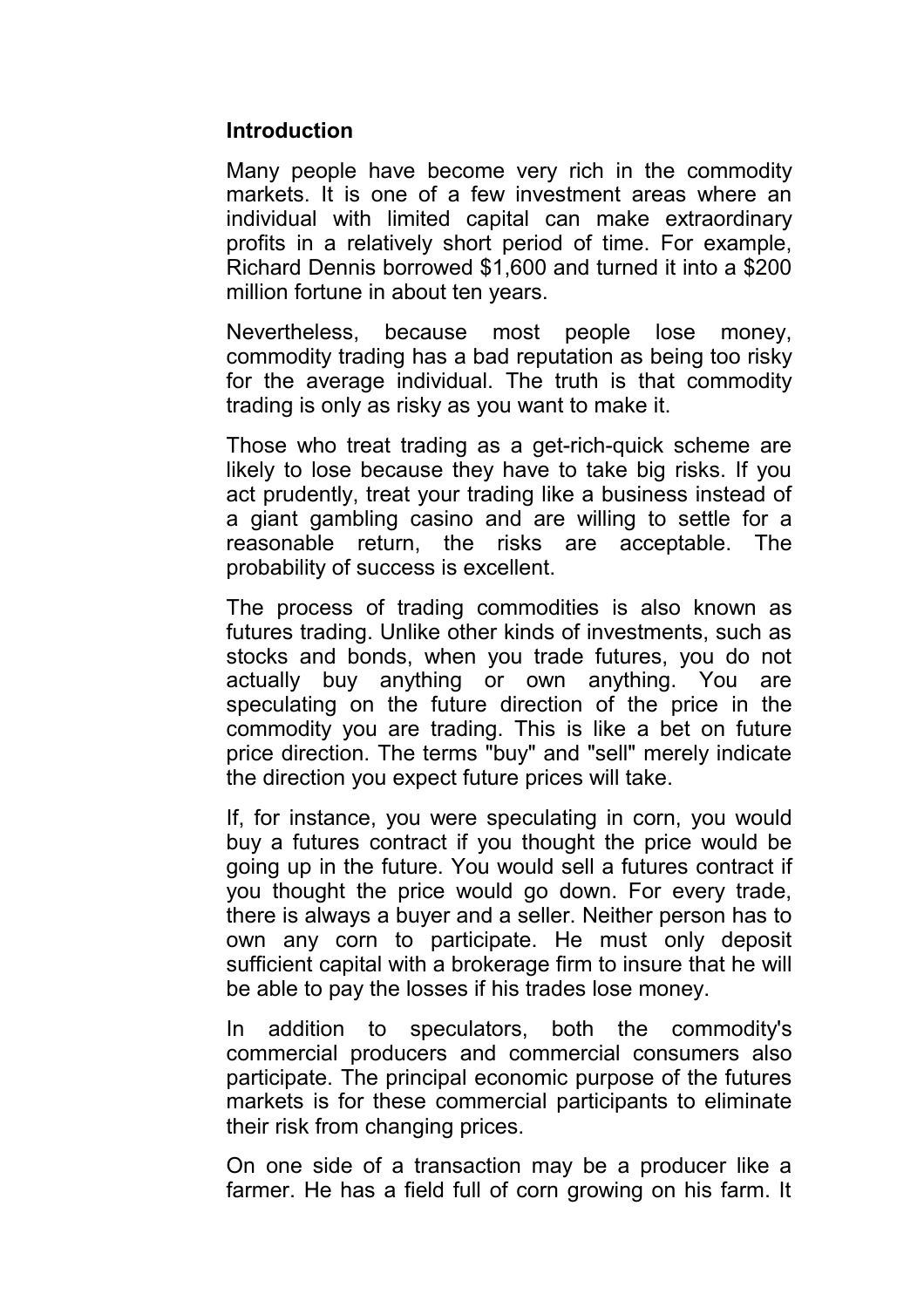won't be ready for harvest for another three months. If he is worried about the price going down during that time, he can sell futures contracts equivalent to the size of his crop and deliver his corn to fulfill his obligation under the contract. Regardless of how the price of corn changes in the three months until his crop will be ready for delivery, he is guaranteed to be paid the current price.

On the other side of the transaction might be a producer such as a cereal manufacturer who needs to buy lots of corn. The manufacturer, such as Kellogg, may be concerned that in the next three months the price of corn will go up, and it will have to pay more than the current price. To protect against this, Kellogg can buy futures contracts at the current price. In three months Kellogg can fulfill its obligation under the contracts by taking delivery of the corn. This guarantees that regardless of how the price moves in the next three months, Kellogg will pay no more than the current price for its corn.

In addition to agricultural commodities, there are futures for financial instruments and intangibles such as currencies, bonds and stock market indexes. Each futures market has producers and consumers who need to hedge their risk from future price changes. The speculators, who do not actually deal in the physical commodities, are there to provide liquidity. This maintains an orderly market where price changes from one trade to the next are small.

Rather than taking delivery or making delivery, the speculator merely offsets his position at some time before the date set for future delivery. If price has moved in the right direction, he will profit. If not, he will lose.

In his book *The Futures Game*, Professor Richard Teweles explains the functions of the futures markets: "In addition to reducing the costs of production, marketing and processing, futures markets provide continuous, accurate, well-publicized price information and continuous liquid markets. Futures trading is [thus] beneficial to the public which ultimately consumes the goods traded in the futures markets. Without the speculator futures markets could not function."

Since speculators perform the valuable functions of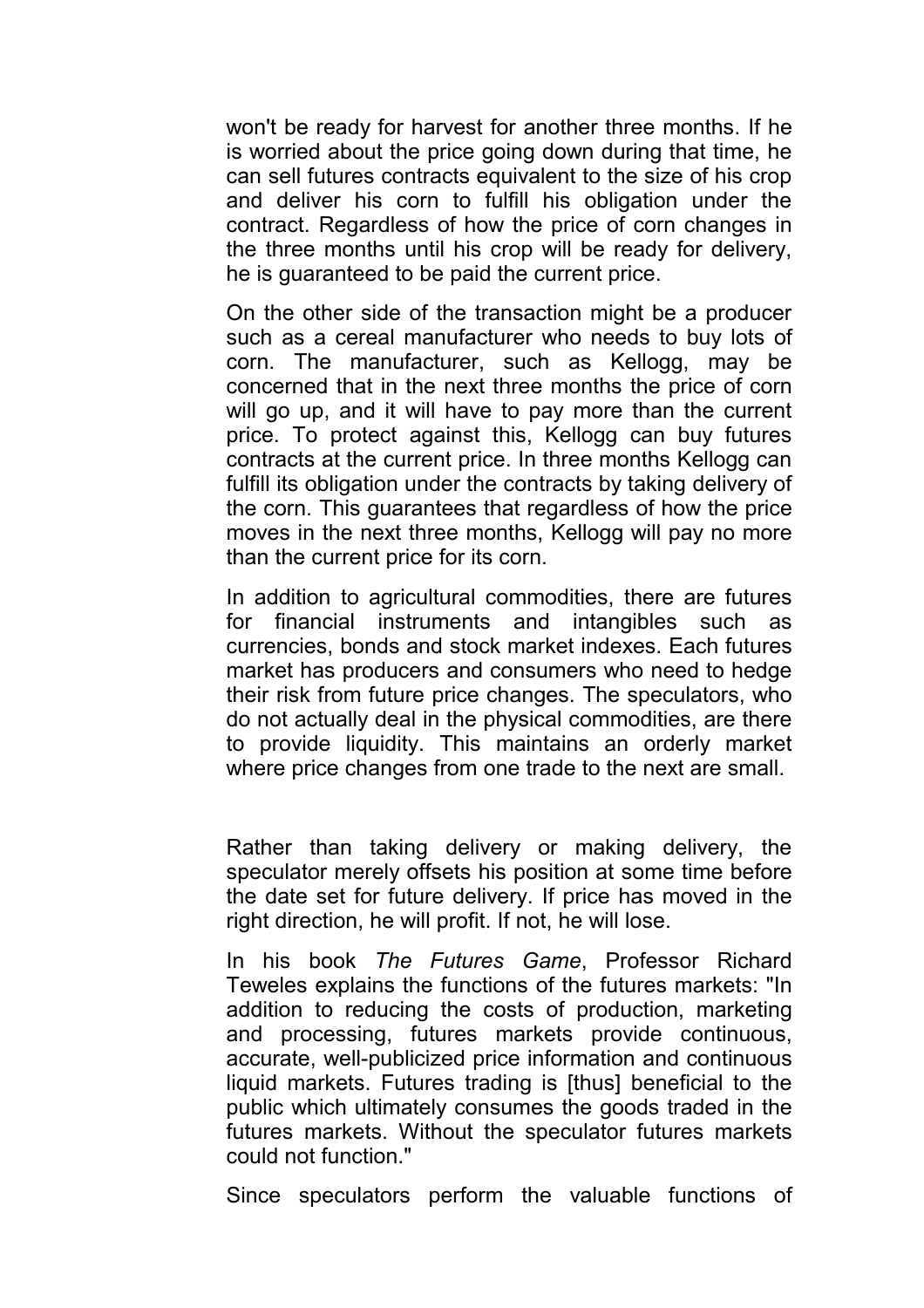providing liquidity and assuming the risk of price fluctuation, they can earn substantial returns. The potentially large profits are available precisely because there is also a risk of substantial loss.

*©1999 by Reality Based Trading Company*

 *All Rights Reserved*.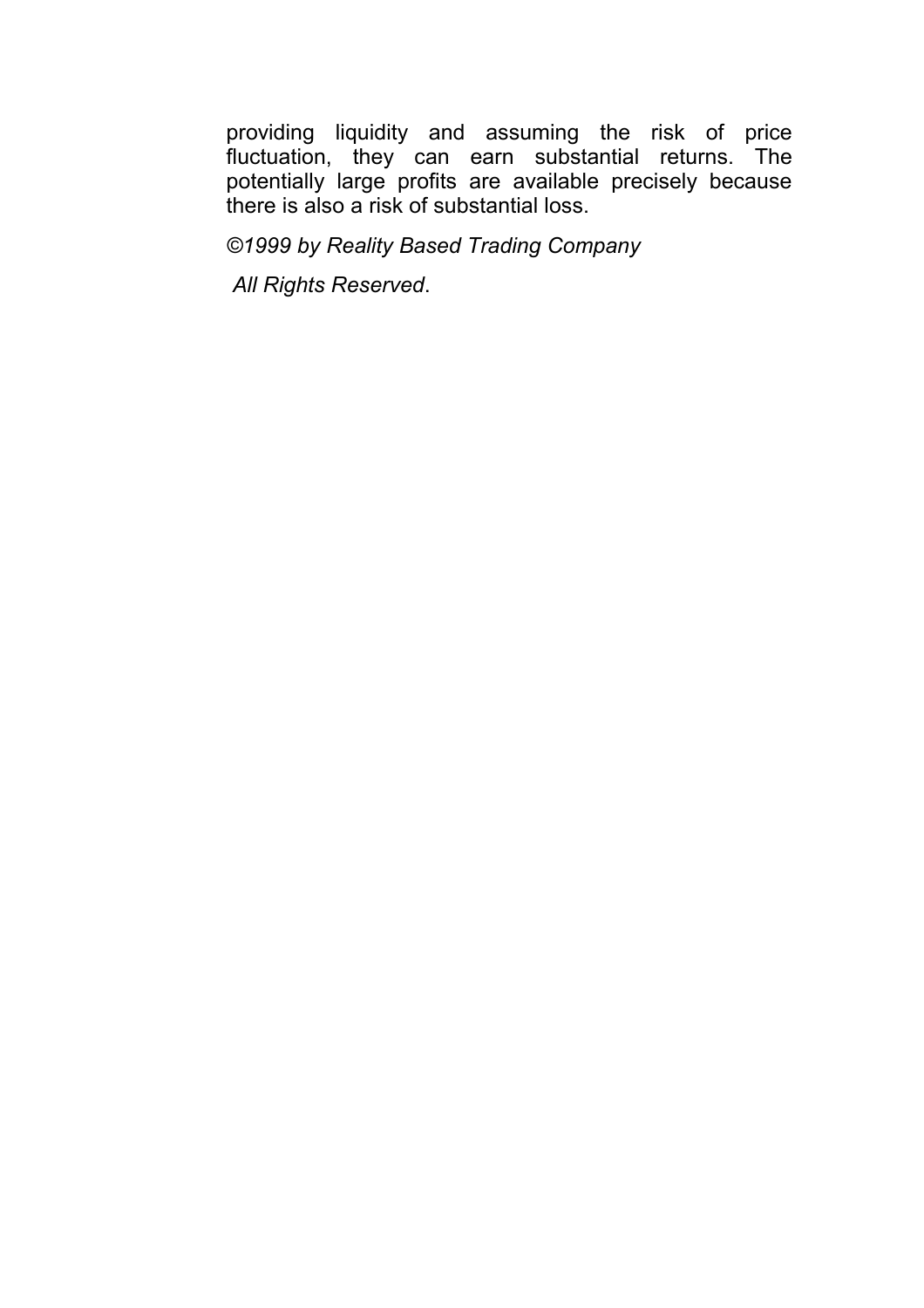### **Commodity Trading As An Investment Vehicle**

There are many inherent advantages of commodity futures as an investment vehicle over other investment alternatives such as savings accounts, stocks, bonds, options, real estate and collectibles.

The primary attraction, of course, is the potential for large profits in a short period of time. The reason that futures trading can be so profitable isleverage.

For instance, if you had a \$10,000 futures trading account, you could trade one S&P 500 stock index futures contract. If you were going to buy the equivalent amount of common stocks, you would currently need about \$350,000, thirty-five times as much.

Let's say you decided that the stock market was going to go up. You could invest \$350,000 and buy individual stocks equivalent to the S&P index, or you could buy one S&P futures contract. Buying a futures contract is the same as betting that the S&P index will go up.

If you had made your move on the first trading day of September, 1996 and held your position for two weeks, your common stock position would have been worth about \$20,000 more than when you bought it, a gain of about six percent. Not bad for only two weeks. If you had taken the futures route, however, you would have made the same \$20,000, which would have been a 200 percent gain on the \$10,000 margin required in your futures trading account.

That is an actual example of the tremendous returns you can earn in a short period of time trading futures. Of course, you can lose money just as fast if you trade in the wrong direction. Suppose you had thought the stock market was about to go down and you had sold a futures contract instead of buying one. If you had valiantly held it for two weeks, you would have lost \$20,000. That's a good example of why you must exit your trades quickly if they start to move against you.

Another advantage of futures trading is much lower relative commissions. Your commission on that \$20,000 futures trading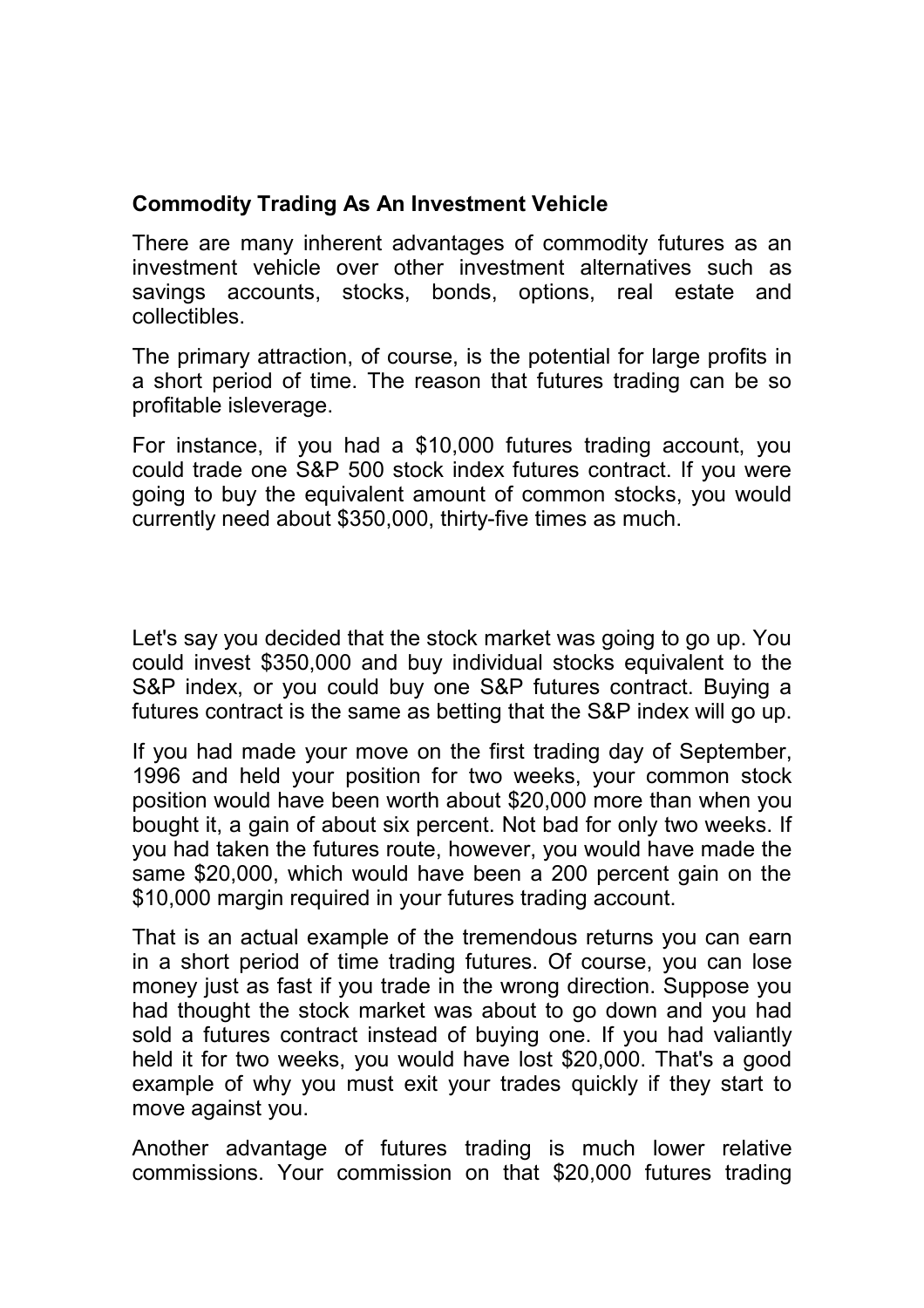profit would have been only about \$30 to \$50. Commissions on individual stocks are typically as much as one percent for both buying and selling. That could have been \$7,000 to buy and sell a basket of stocks worth \$350,000.

While profits can be large in commodity trading, it is not easy to make consistently correct decisions about what and when to buy and sell.

Commodity speculation offers an important advantage over such illiquid vehicles as real estate and collectibles. The balance in your account is always available. If you maintain sufficient margin, you can even spend your current profit on a trade without closing out the position. With stocks, bonds and real estate, you can't spend your gains until you actually sell the investment.

As you will see, commodity trading is not particularly complicated. Unlike the stock market where there are over ten thousand potential stocks and mutual funds, there are only about forty viable futures markets to trade. Those markets cover the gamut of market sectors, however, so you can diversify throughout all important segments of the world economy.

In futures trading, it is as easy to sell (also referred to as going short) as it is to buy (also referred to as going long). By choosing correctly, you can make money whether prices go up or down. Therefore, trading a diversified portfolio of futures markets offers the opportunity to profit from any potential economic scenario. Regardless of whether we have inflation or deflation, boom or depression, hurricanes, droughts, famines or freezes, there is always the potential for profit trading commodities.

There are even tax advantages to making your money from futures trading. Regardless of the actual holding period, commodity profits are automatically taxed as sixty percent long-term capital gains and forty percent short-term capital gains. The current maximum capital gains rate is thirty-three percent, somewhat less than the maximum rate for ordinary income. To the extent that capital gains tax rates are reduced in the future, commodity traders will benefit. If a distinction is re-established so that taxes on long-term gains are lower than on short-term gains, commodity traders will benefit.

*©1999 by Reality Based Trading Company*

All Rights Reserved.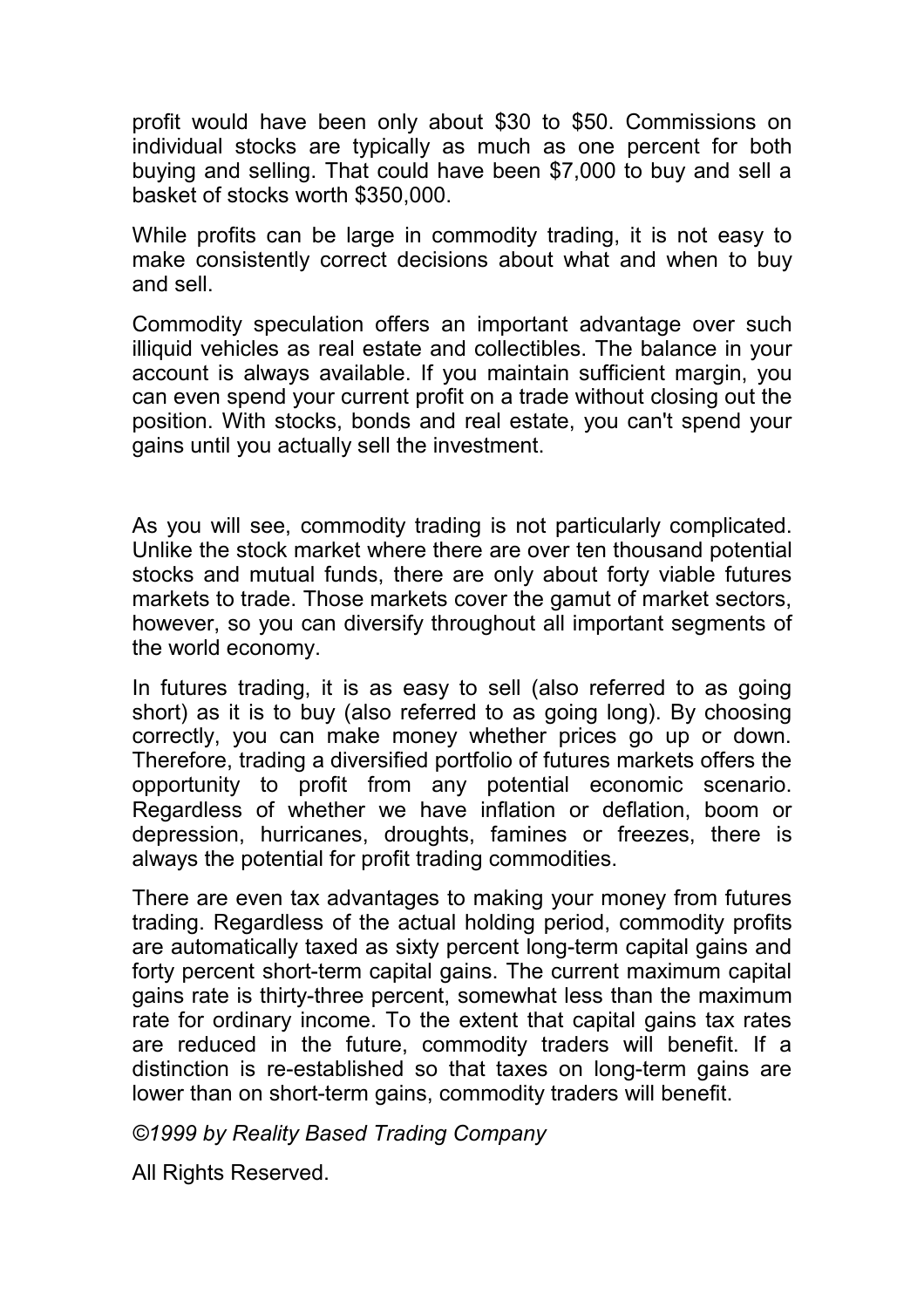## **The Risks of Trading**

Before becoming too excited about the substantial returns possible from commodity trading, it is a good idea to take a long, sober look at the risks. Reward and risk are always related. It is unrealistic to expect to be able to earn above-average investment returns without taking above-average risks as well.

Most people are naturally risk averse. They don't like to take big risks, especially financial risks. Perhaps you can relate to the point of view of humorist Will Rogers: "I am not as concerned about the return on my money as I am about the return of my money."

Commodity trading has the reputation of being a highly risky endeavor. It is true that a high percentage of traders eventually lose money. Many people have lost substantial sums. There is a famous old line about the best way to make a small fortune trading commodities . . . start with a big one.

However, commodity trading's reputation as a highly risky activity is somewhat undeserved. Think of yourself walking into a gambling casino in Las Vegas or Atlantic City. You decide to play roulette. The table has a \$5 minimum bet and a \$5,000 limit, which happens to be your total bankroll. If you place a \$5,000 bet on red, you should not be surprised if you immediately lost your \$5,000. On the other hand, if you made only \$5 bets, you could play for a long time and probably not lose very much at all.

Commodity trading is the same in the sense that the individual is the one who decides how he wants to operate. He can make large bets or small ones. One can trade commodities carefully and risk as little as \$100 or \$200 on a trade. You could trade a long time this way and only lose a few thousand dollars. However, most people are not that patient. The unfortunates who lose big are those who can't control themselves. They take big risks in an attempt to get rich quick. Another way to lose big is blindly to turn your money over to others to trade such as brokers or money managers.

One of my favorite quotes about trading comes from trading psychology expert Mark Douglas. As he points out, most of us are not as willing to take financial risks as we think: "Most people like to think of themselves as risk takers, but what they really want is a guaranteed outcome with some momentary suspense to make them feel as if the outcome had been in doubt. The momentary suspense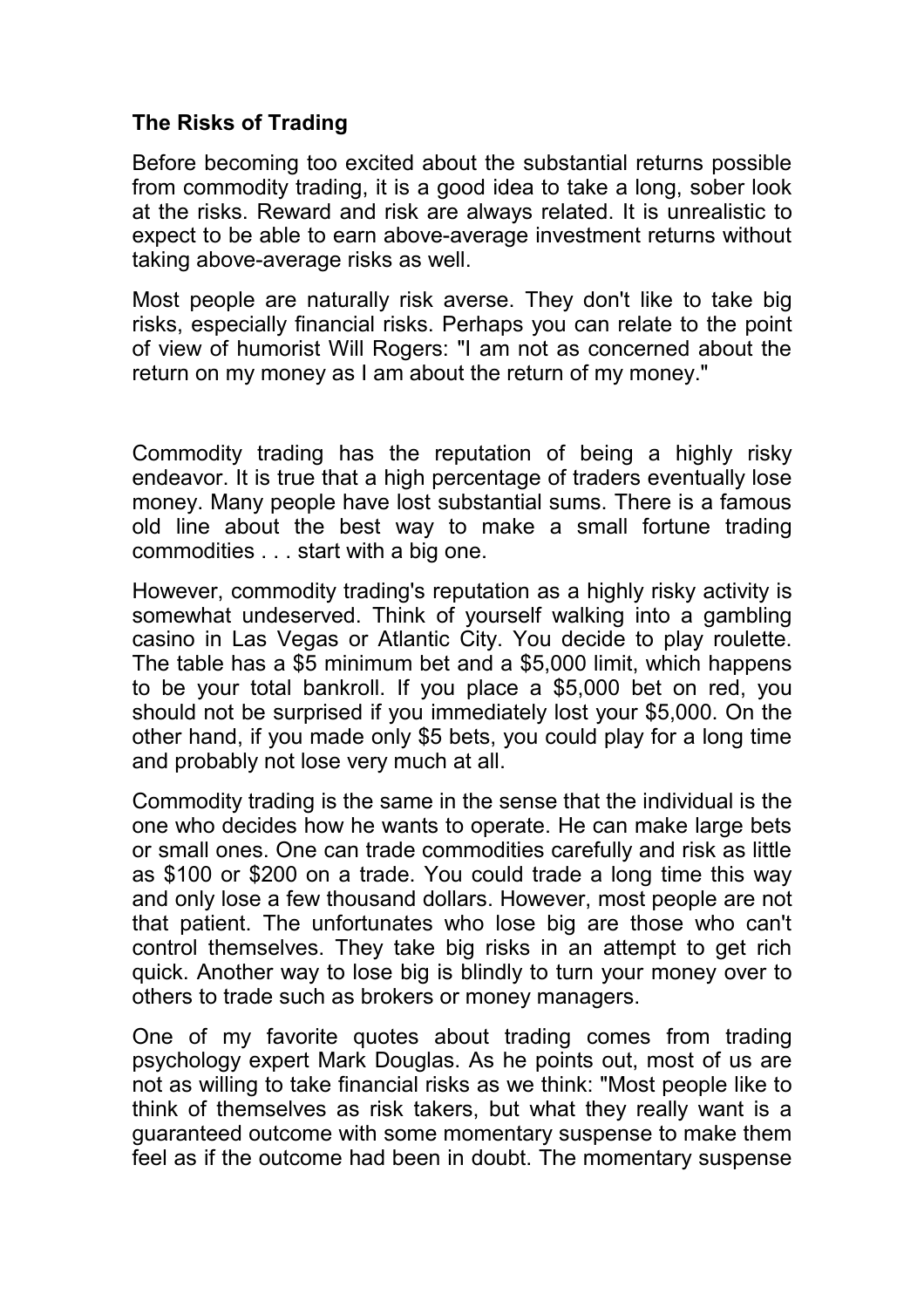adds the thrill factor necessary to keep our lives from getting too boring."

Anyone who is going to try speculation should be fully aware of and be comfortable with the risks involved. Managing the risks of trading is a very important part of any trader's success. Although the risks can be managed, they can never be eliminated. Remember that the high returns successful speculators can earn are available only because the speculator is being paid to take risk away from others.

When a commodity trader buys a futures contract, he will lose if the price declines. His risk is theoretically limited only by the price of the commodity going to zero. If he sells, he will lose if the price goes up. The risk is theoretically unlimited because there is no absolute ceiling on how high the price of the commodity can go.

In practice, however, the trader can offset his position when the trade is going against him to limit his loss. While a prudent trader always has a plan to limit his losses when trades don't work, it is not possible to guarantee a particular loss limit amount. As a practical matter, however, you can usually limit losses to within a few hundred dollars of an intended amount. Very often losses are within \$100 of the amount you project. Only when very unusual things happen suddenly can losses balloon to thousands of dollars more than you expected.

A good example of this was what happened to many traders in stock index futures just before the Gulf War started in 1991. In *The New Market Wizards* by Jack Schwager, respected money manager Monroe Trout describes his ordeal: "January 9, 1991 was the day that Secretary of State James Baker met with the Iraqi ambassador in an effort to avert the Gulf War. At the time there was a reasonable degree of optimism going in to the meeting. Addressing the press after the meeting, Baker began his statement with the word 'Regrettably.' A wave of selling hit the stock and bond markets. I lost about \$9,500,000, most of it in about ten seconds." Trout was holding 700 S&P futures contracts at the time.

One of the trading systems I was using during that period was a day trading system for the S&P. Although on most days that system didn't trade at all, it was unlucky enough to be in a long position that morning. I remember watching Baker's news conference and the S&P price action at the same time in my office. Even though I had a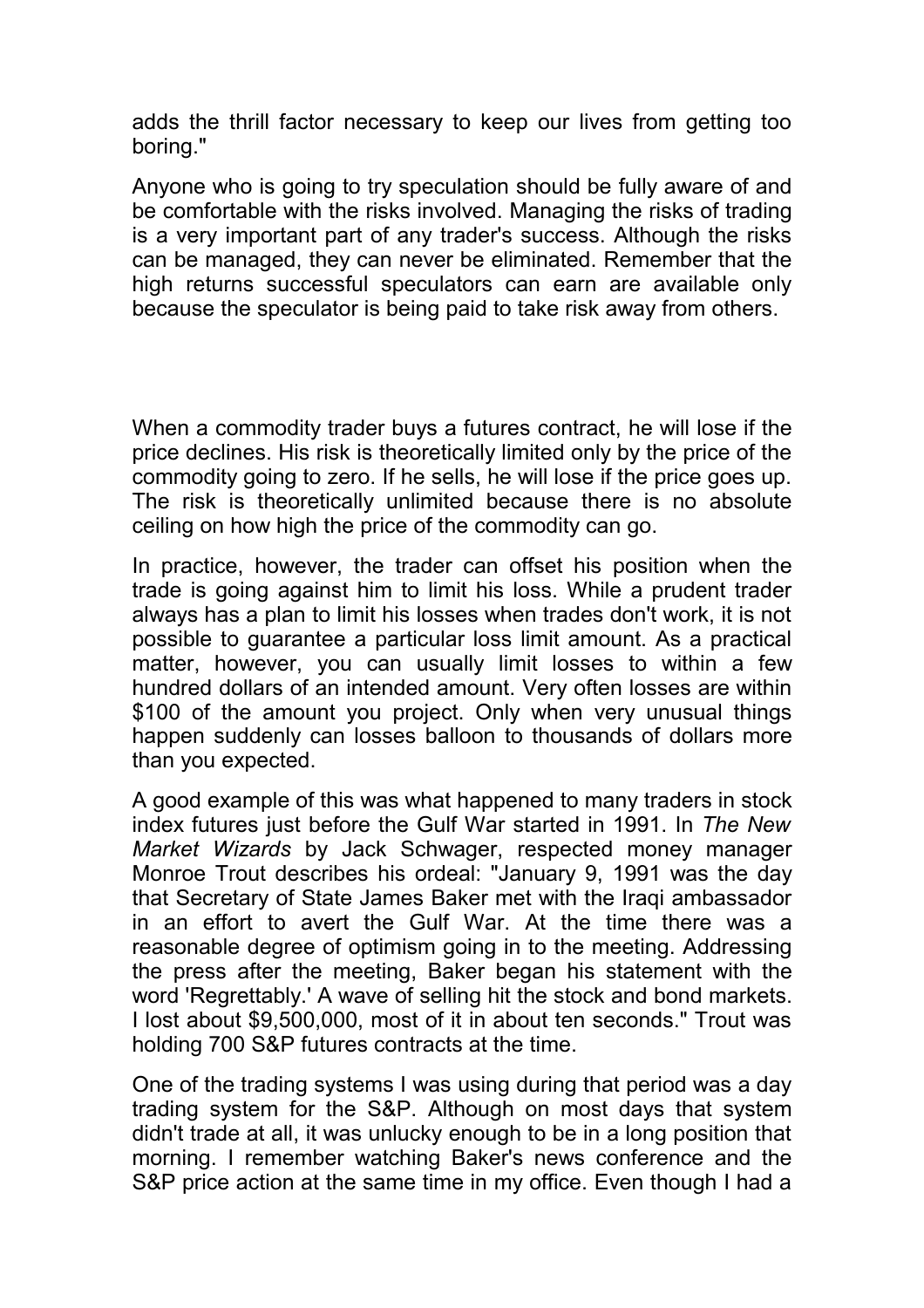\$500 stop-loss in the market, my system lost \$5,500 per contract on that day's trade because the market's liquidity evaporated so rapidly.

The S&P stock index is the most expensive market to trade, and those with accounts less than \$25,000 should probably not be trading it at all. Therefore, this once in-a-decade event would have cost about twenty percent or less of a reasonably capitalized account.

Other kinds of surprise situations that can cause unpredicted losses are freezes, floods, droughts, government currency interventions and crop reports. With attention and foresight a trader can sidestep these risky situations. The best way to control unpredictable risks is to trade conservatively so larger-than-expected losses are still only a small percentage of the total account.

Another thing to understand about risk in trading is that you cannot avoid losses by careful planning or brilliant strategy. Numerous losses are part of the process. In *The Elements of Successful Trading*, Robert Rotella puts it this way: "Trading is a business of making and losing money. Any trade, no matter how well thought out, has a chance of becoming a loser. Many people think the best traders don't lose any money and have only winning trades. This is absolutely not true. The best traders lose a lot of money, but they eventually make even more over time."

There is no point trading commodities if you cannot handle the psychological discomfort of making losing trades. While people tend to take losses personally as a sign of failure, good traders shrug them off. The best trading plans result in many losses. Because of the amount of randomness in market price action, such losses are inevitable.

If I haven't scared you away so far, let's take a closer look at what successful commodity trading is all about.

*©1999 by Reality Based Trading Company*

*All Rights Reserved.*

**The History of Trading**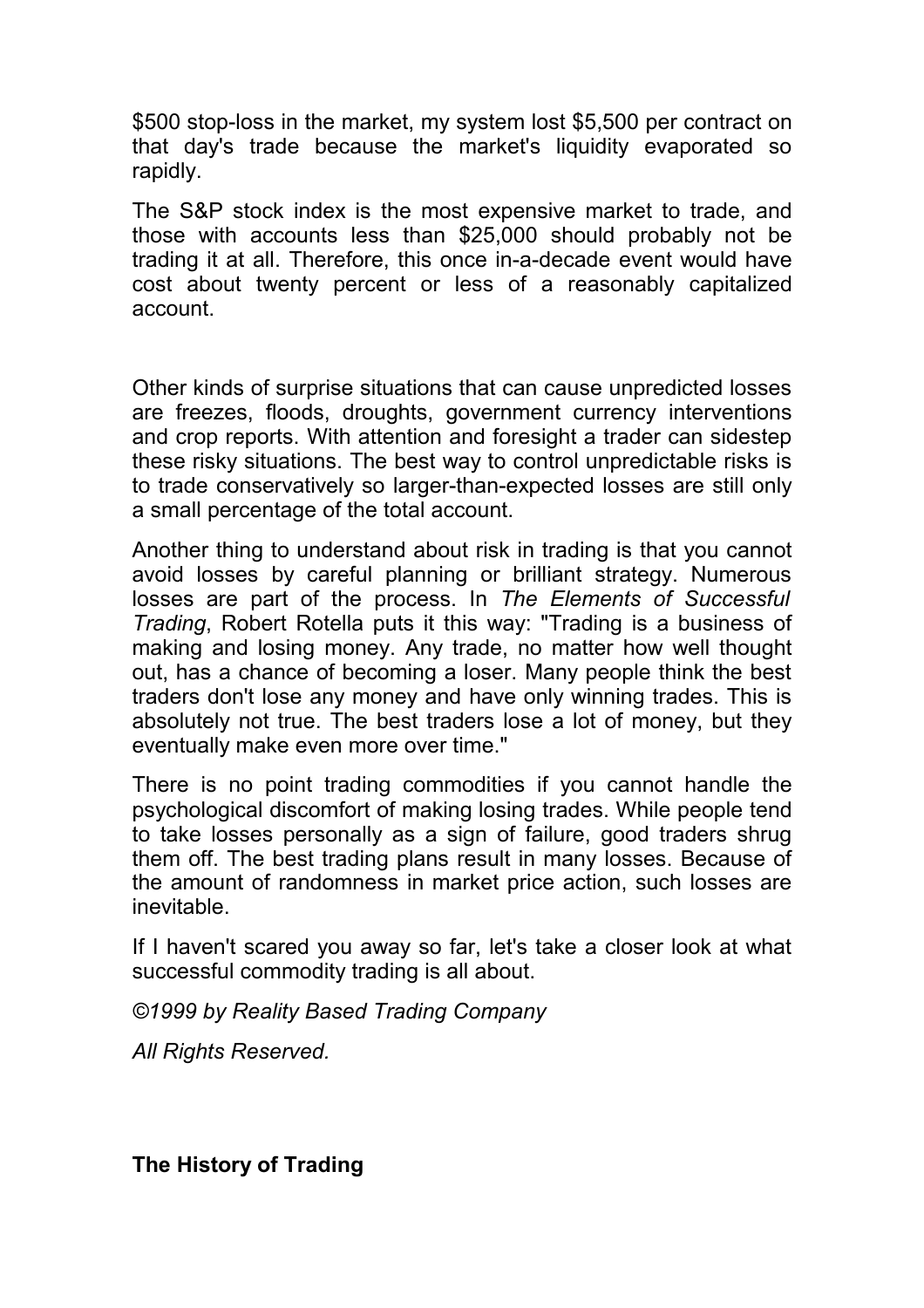Although the first recorded instance of futures trading occurred with rice in 17th Century Japan, there is some evidence that there may also have been rice futures traded in China as long as 6,000 years ago.

Futures trading is a natural outgrowth of the problems of maintaining a year-round supply of seasonal products like agricultural crops. In Japan, merchants stored rice in warehouses for future use. In order to raise cash, warehouse holders sold receipts against the stored rice. These were known as "rice tickets." Eventually, such rice tickets became accepted as a kind of general commercial currency. Rules came into being to standardize the trading in rice tickets. These rules were similar to the current rules of American futures trading.

In the United States, futures trading started in the grain markets in the middleof the 19th Century. The Chicago Board of Trade was established in 1848. In the 1870s and 1880s the New York Coffee, Cotton and Produce Exchanges were born. Today there are ten commodity exchanges in the United States. The largest are the Chicago Board of Trade, The Chicago Mercantile Exchange, the New York Mercantile Exchange, the New York Commodity Exchange and the New York Coffee, Sugar and Cocoa Exchange. Worldwide there are major futures trading exchanges in over twenty countries including Canada, England, France, Singapore, Japan, Australia and New Zealand. The products traded range from agricultural staples like Corn and Wheat to Red Beans and Rubber traded in Japan.

The biggest increase in futures trading activity occurred in the 1970s when futures on financial instruments started trading in Chicago. Foreign currencies such as the Swiss Franc and the Japanese Yen were first. Also popular were interest rate instruments such as United States Treasury Bonds and T-Bills. In the 1980s futures began trading on stock market indexes such as the S&P 500.

The various exchanges are constantly looking for new products on which to trade futures. Very few of the new markets they try survive and grow into viable trading vehicles. Some examples of less than successful markets attempted in recent years are Tiger Shrimp and Cheddar Cheese.

Futures trading is regulated by an agency of the Department of Agriculture called the Commodity Futures Trading Commission. It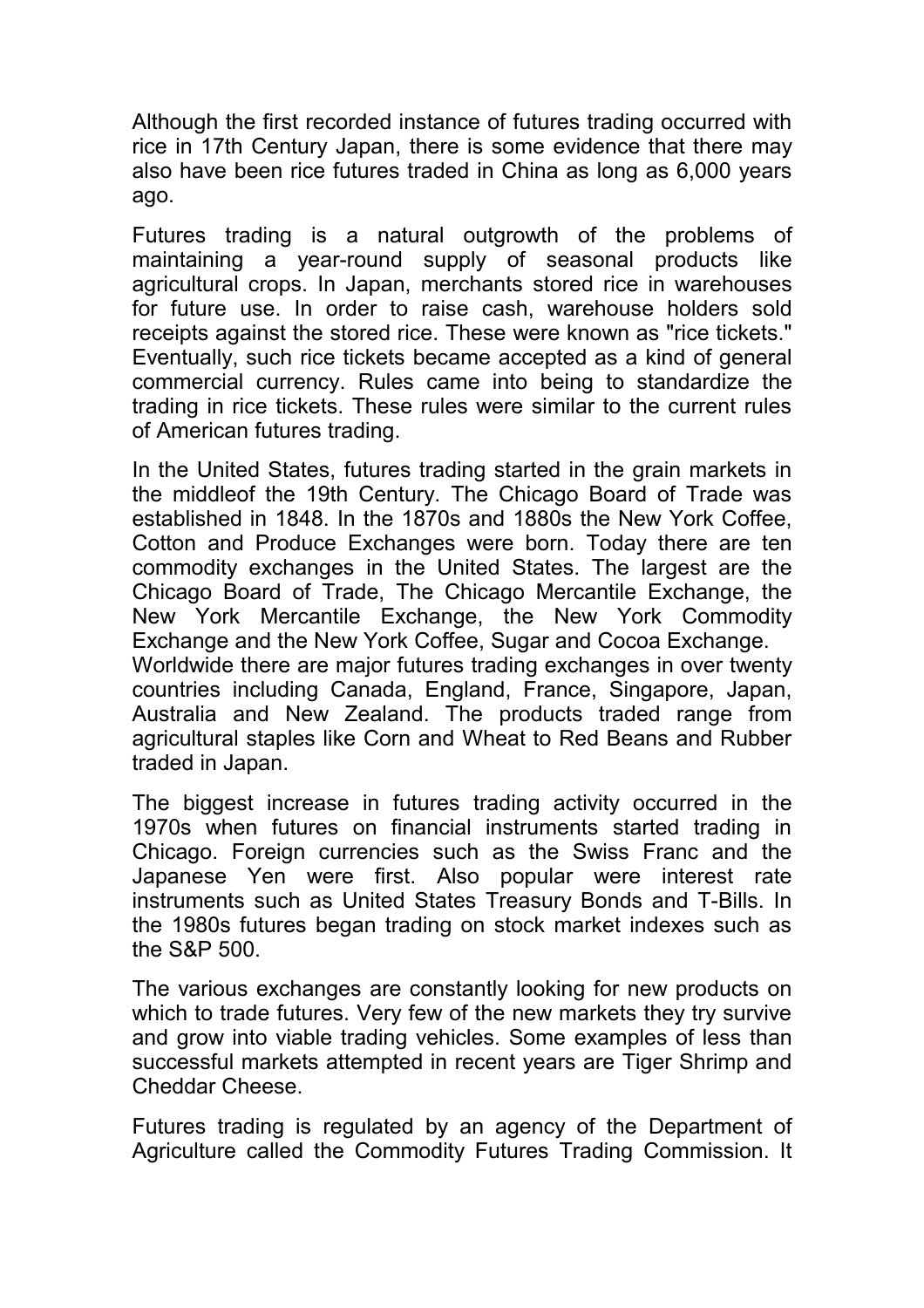regulates the futures exchanges, brokerage firms, money managers and commodity advisors.

*©1999 by Reality Based Trading Company All Rights Reserved.*

## **The Trading Process**

Here are some typical steps in the process of making a commodity trade including the trader's decision-making process and the procedures involved in actually placing the trade.

In order to make decisions about when to trade commodity futures, you must have a source of price data. Many daily newspapers carry some commodity prices in their financial sections. The *Wall Street Journal* has comprehensive commodity price listings. *Investor's Business Daily* has both price tables and numerous price charts

All experienced commodity traders prefer to look at price activity on a chart rather than trying to interpret tables of numbers. In financial analysis, charts are indispensable for quickly grasping the essence of historical and recent price action.

The typical commodity chart depicts daily price action as a thin vertical bar which indicates the day's high and low by the top and bottom of the bar. The opening and closing prices are shown as tiny dots attached to the left and right side of the bar. A typical daily price chart can show up to six months of price action this way.

It is easy to change the bar's time frame from days to weeks or months and thus show from two to twenty years of historical price action in the same format. For short-term trading you can change the bar's time frame to hours or even minutes.

Looking at such bar charts enables a trader to see the recent trend of prices--whether up, down or sideways--in whatever time frame he chooses. Following the current trend of prices is a cornerstone of successful trading.

There are a number of ways to obtain the price charts a trader needs to analyze the markets. You can make your own using graph paper. This sounds rather primitive, but some experts recommend it as a good way to put yourself in close touch with price activity and monitor risk.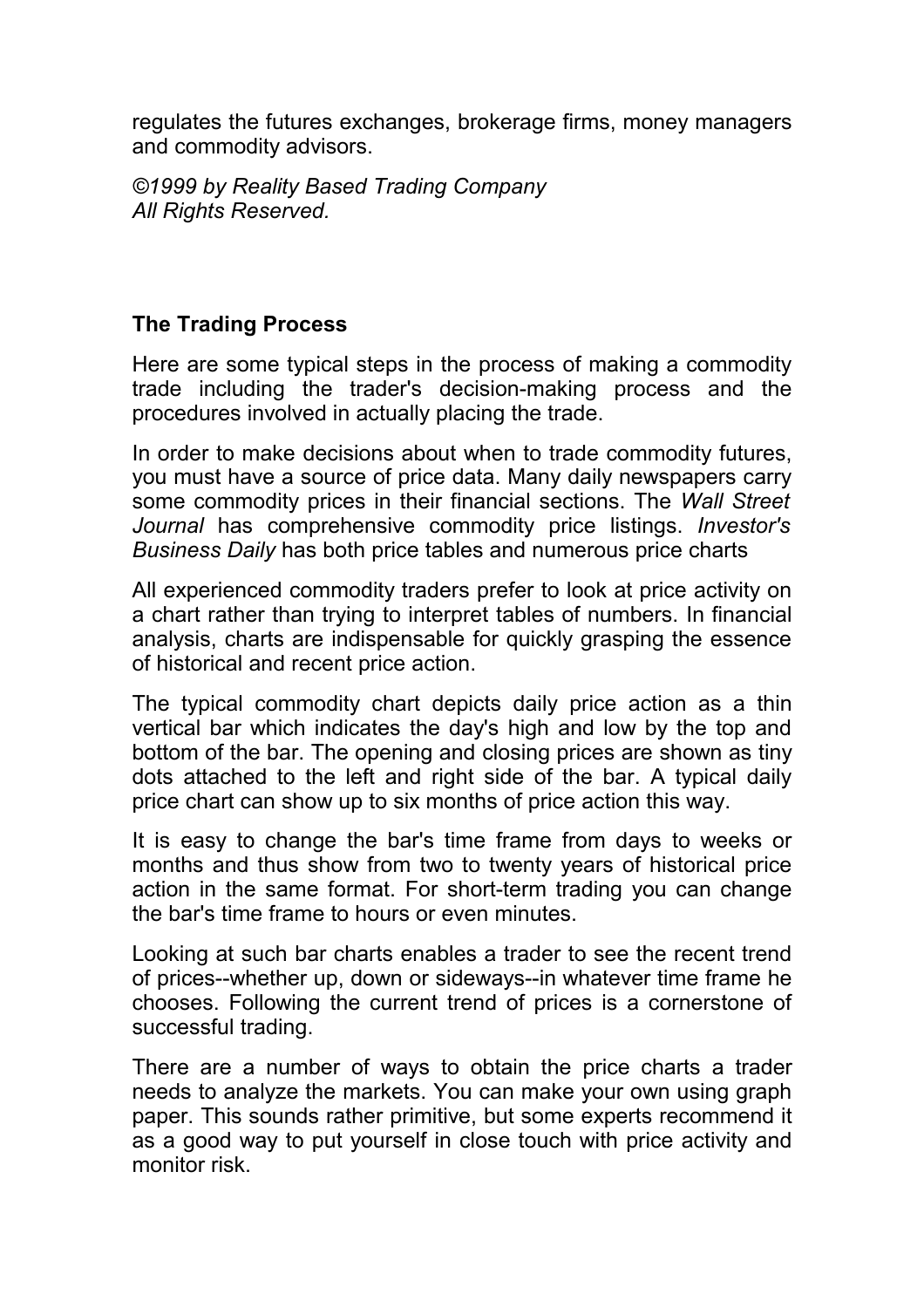Another source of charts is the printed chart service. There are about half a dozen of these. They typically mail a booklet of numerous charts covering all the tradeable markets after the markets close on Friday. There is space on the charts to update them daily during the following week until next chart book arrives. These printed chart books normally have a number of indicators plotted along with the price action and contain a wealth of additional information.

For computer owners there are many software programs that create fancy charts on the computer screen. You can input the price data manually or, via telephone modem, download comprehensive data after the markets close for the day. Those with larger budgets can install a small satellite dish and watch price changes in all the markets nearly instantaneously as they occur. The software creates charts dynamically on the computer screen as each trade takes place on the exchanges. You can put many different charts on the screen and thus watch numerous markets all around the world in real time. The cost can range from a few hundred to \$1,000 a month depending on the software and the number of exchanges you subscribe to.

It is easy to believe that computers can make a big difference in trading success. Vendors of expensive software will tell you that since other traders, who are your competition, have expensive computer setups, you need one too. This isn't really true.

Those who can't trade profitably without a computer probably won't be helped too much by using a computer. It may actually be detrimental by causing an increase in trading frequency. While a computer will not make a bad trader into good one, they are fun to use, and they do make a trader's life easier.

There are two primary analytic methods for deciding when to take a futures position: fundamental analysis and technical analysis. Fundamental analysis involves using economic data relating to supply and demand to forecast likely future price action. Technical analysis involves analyzing past price action of the market itself to forecast the likely future price action.

While there are differences of opinion about the relative merits of the two approaches, almost all successful traders emphasize technical analysis. There are a number of reasons for this. First and foremost is the difficulty of obtaining accurate fundamental data. While various governments and private companies publish statistics concerning crop sizes and demand levels, these numbers are gross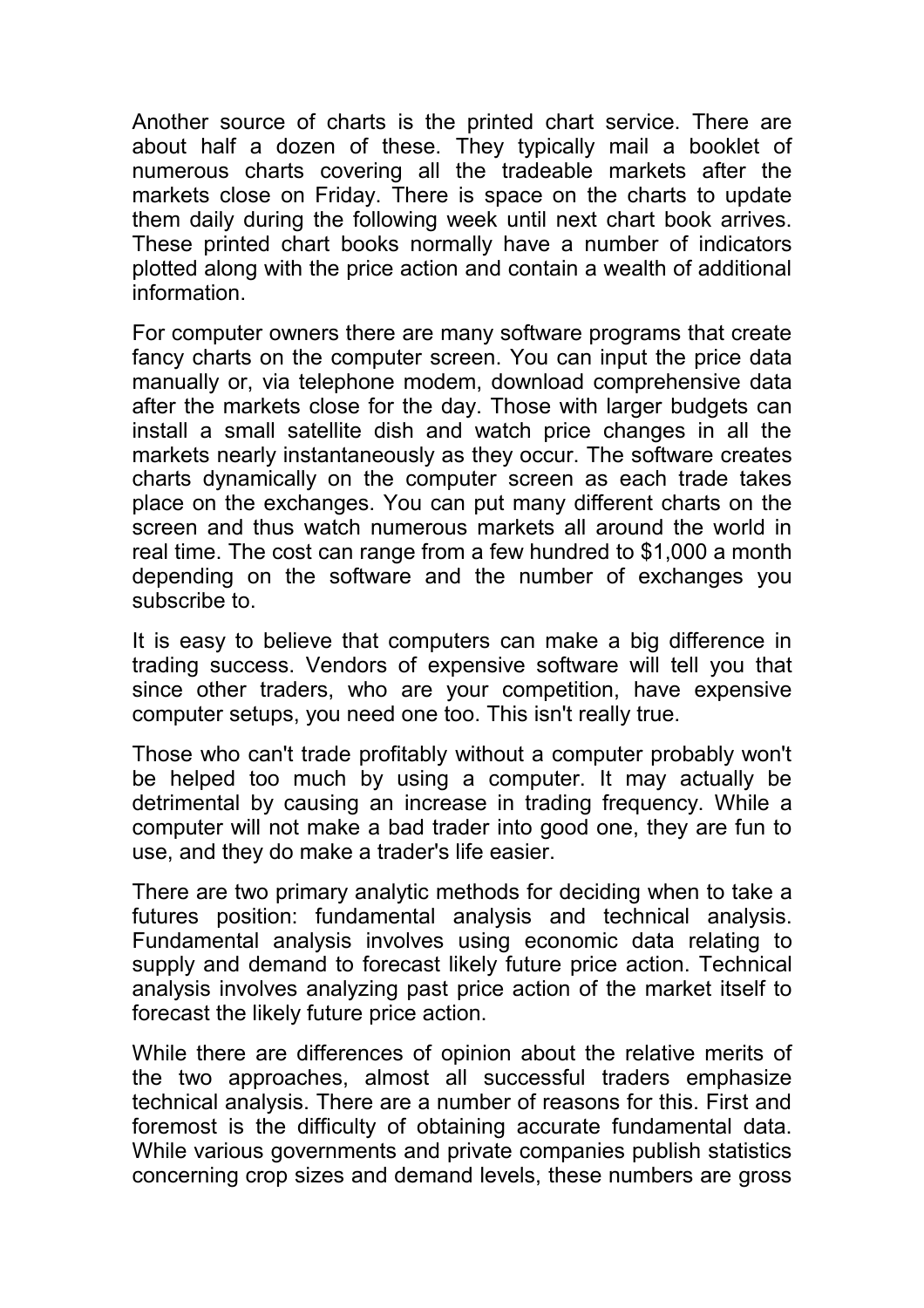estimates at best. With the current global marketplace, even if you could obtain accurate current information, it would still be impossible to predict future supply and demand with enough accuracy to make commodity trading decisions.

Technical analysts argue that since the most knowledgeable commercial participants are actively trading in the markets, the current price trend is the most accurate assessment of future supply and demand. If someone is correct that for fundamental reasons, prices will likely move up strongly in the future, the commercial participants who have the greatest knowledge and influence on the markets should certainly be moving the price upward right now. If price instead is moving down, a lot of very knowledgeable people must think price in the future will likely be down, not up.

For this reason, almost all successful speculators learn to follow price action and not try futilely to predict turning points in advance. They seek to trade in tune with the large participants who move the markets.

In his classic book, *Technical Analysis of the Futures Markets*, famous analyst John Murphy summarizes the rationale for technical analysis: "The technician believes that anything that can possibly affect the market price of a commodity futures contract- fundamental, political, psychological or otherwise--is actually reflected in the price of that commodity. It follows, therefore, that a study of price action is all that is required. By studying price charts and supporting technical indicators, the technician lets the market tell him which way it is most likely to go. The chartist knows there are reasons why markets go up and down. He just doesn't believe that knowing what those reasons are is necessary."

*©1999 by Reality Based Trading Company All Rights Reserved.*

## **Making A Trade**

Assuming the trader has consulted his price charts, applied his trading plan's decision-making criteria and decided to make a trade, how does this actually take place? He will have a trading account open with a broker. Believing, for example, that the price of Silver will be going up in the near future, he calls his broker's trading desk, and the following conversation might occur.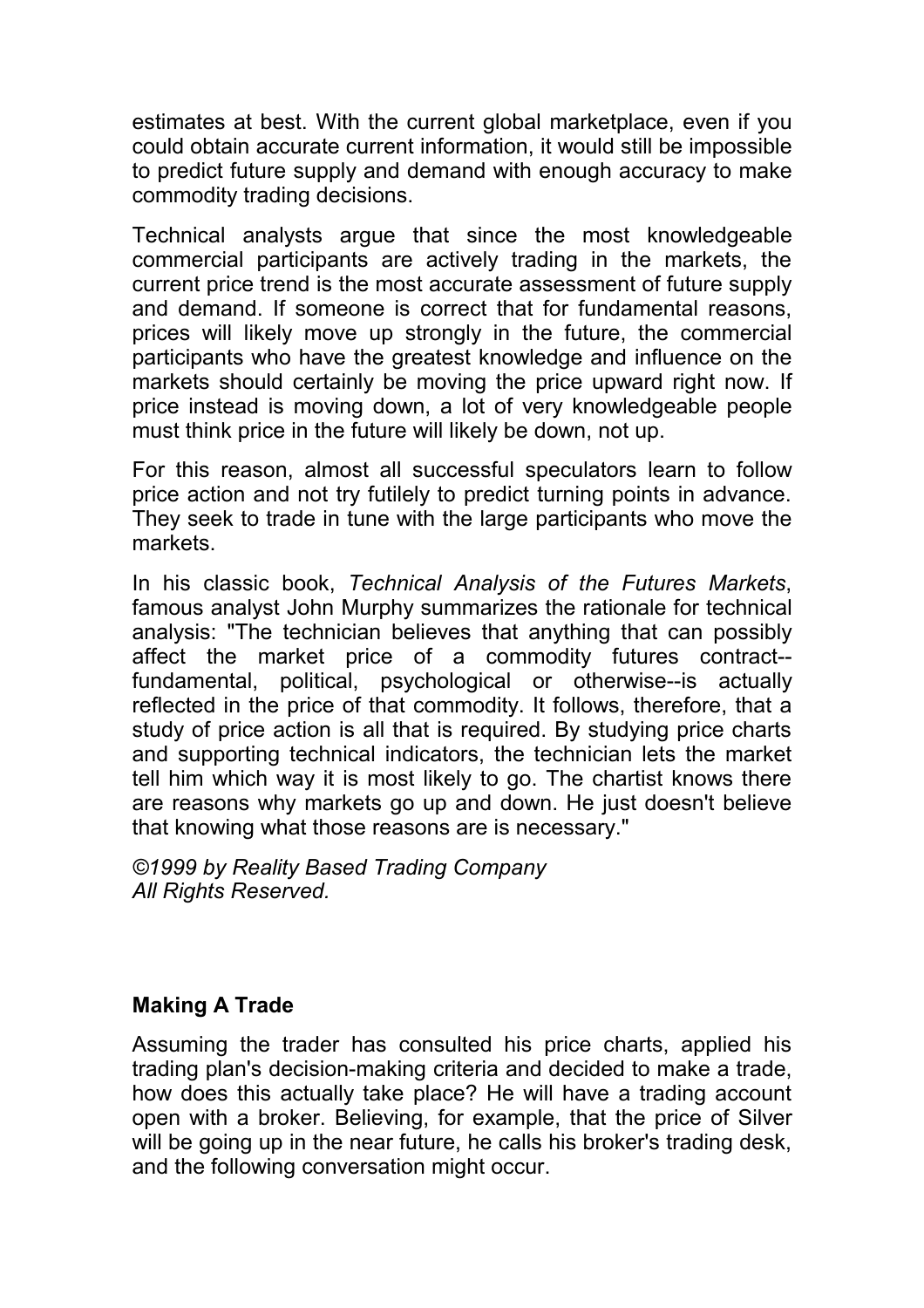"XYZ Discount Brokerage.

"This is Bruce Babcock. For account number 22656, buy one December Silver at the market."

"Buying one December Silver at the market. Please hold."

The broker may enter the order into a computer or she may call the exchange floor directly. In either case, the order goes to the exchange trading floor in New York City. Once at the broker's desk on the edge of the trading floor, a runner may take the order to the trading pit to be filled or a clerk may transmit it to the pit by hand signals. In the trading pit, a floor broker executes the order with his fellow floor traders by a combination of shouting and hand signals. The process is then reversed as the trade price is communicated back to the customer.

"Hello. You bought one December Silver at 550."

"I would like to enter my stop order. Good 'til cancelled, sell one December Silver at 540 stop."

"For account number 22656, selling one December Silver at 540 stop. Good 'til cancelled."

"Thank you."

The second sell order was an instruction to the broker to automatically offset the trade if Silver declined in price by \$500. This was a prudent step to limit the loss in case price did not go up as the trader expected. Placing the order with the broker means that the trader will not have to monitor the market constantly to be sure the loss does not get too big if price goes down instead of up. The trader is not guaranteed to limit his loss to exactly \$500, but he will usually be able offset his position fairly close to the requested price.

The trader can offset his position any time before the Silver contract expires in December. To the extent Silver's price is more than \$5.50 an ounce when he offsets, the trader will profit by \$50 for each cent. To the extent Silver's price is less than \$5.50 when he offsets, the trader will lose \$50 for each cent.

To do the same trade with less dollar risk, the trader could have instructed the broker to place the orders at the Mid America Exchange, where the Silver futures contract is only one-fifth the size of the regular New York contract. That would have yielded profits and losses of \$10 for each cent rather than \$50.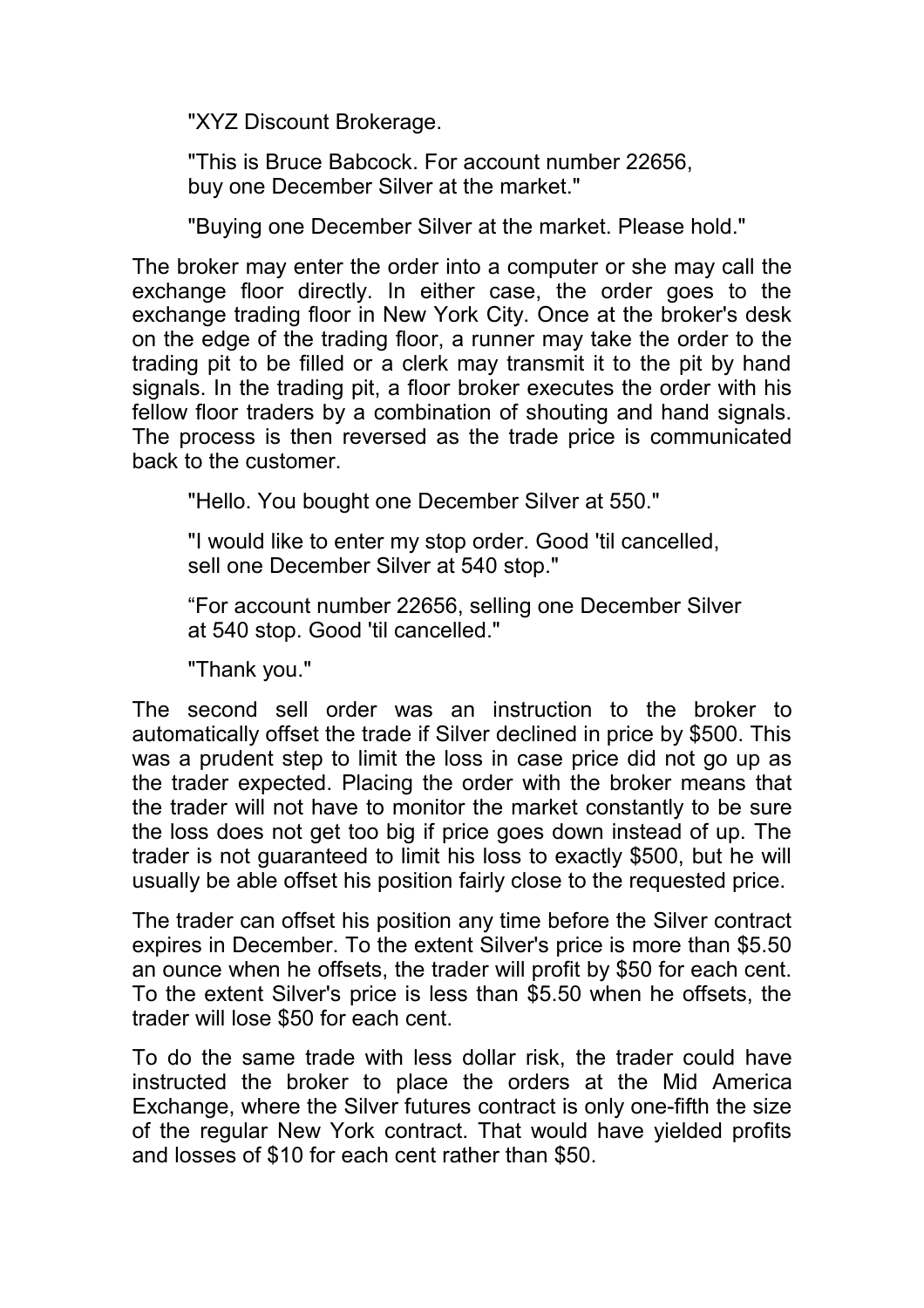#### **The Truth About the Commodity Markets**

In order to be a successful trader, you must understand the true realities of the markets. You must learn how the professionals make money and what is possible. Most traders come into commodity trading, lose a substantial portion of their capital and then leave trading without ever having a correct perception of what good trading is all about.

For many years college professors have argued that the markets are both random and highly efficient. If this were true, it would be impossible to gain an edge on other investors by having superior knowledge or a superior approach.

Professional traders, who make their living trading rather than studying the markets from afar, have always laughed at these ivory tower theories. A good example is George Soros, who has made billions of dollars from trading and is perhaps the greatest trader of all time. Here is how he responds to these ivory tower academics: "The [random walk] theory is manifestly false--I have disproved it by consistently outperforming the averages over a period of twelve years. Institutions may be well advised to invest in index funds rather than making specific investment decisions, but the reason is to be found in their substandard performance, not in the impossibility of outperforming the averages."

Mathematicians have conclusively shown the financial markets to be what are called non-linear, dynamic systems. Chaos theory is the mathematics of analyzing such non-linear, dynamic systems. The commodity markets are chaotic systems. Such systems can produce random-looking results that are not truly random. Chaos research has proved that the markets are not efficient, and they are not forecastable. Commodity market price movement is highly random with a small trend component.

Most beginning traders assume that the way to make money is to learn how to predict where market prices are going next. As chaos theory suggests, the truth is that the markets are not predictable except in the most general way.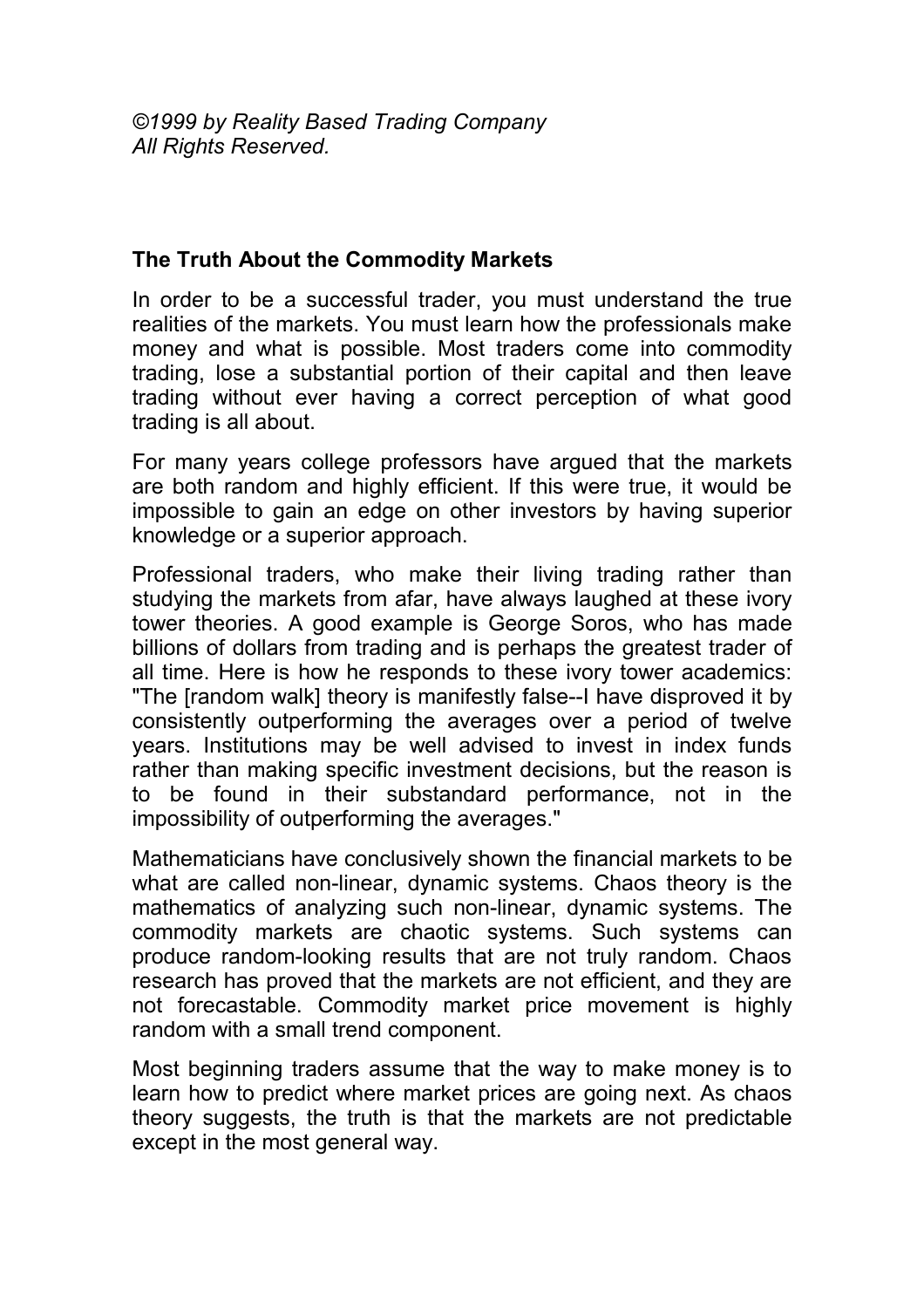In his book, *Methods of a Wall Street Master*, famous trader Vic Sperandeo, whose nickname is "Trader Vic," warns: "Many people make the mistake of thinking that market behavior is truly predictable. Nonsense. Trading in the markets is an odds game, and the object is always keep the odds in your favor."

Luckily, as Trader Vic suggests, successful trading does not require effective prediction mechanisms. Good trading involves following trends in a time frame where you can be profitable.

The trend is your edge. If you follow trends with proper risk management methods and good market selection, you will make money in the long run. Good market selection refers to trading in good trending markets generally rather than selecting a particular situation likely to result in an immediate trend.

There are three related hurdles for traders. The first is finding a trading method that actually has a statistical edge. Second is following it with consistency. Third is consistently following the method long enough for the edge to manifest itself on the bottom line.

This statistical edge is what separates speculating from gambling. In fact, effective trading is actually like the gambling casino rather than the gambling customer. Professional trader Peter Brandt explains successful trading in just this way: "A successful commodity trading program must be based on the simple premise that no one really knows what the markets are going to do. We can guess, but we don't know. The best a commodity trader can hope for is an approach which provides a slight edge. Like a gambling casino, the trader must earn his profits by exploiting that edge over an extended series of trades. But on any given trade, like an individual casino bet, the edge is pretty meaningless."

Unsuccessful and frustrated commodity traders want to believe there is an order to the markets. They think prices move in systematic ways that are highly disguised. They hope they can somehow acquire the "secret" to the price system that will give them an advantage. They think successful trading will result from highly effective methods of predicting future price direction. These deluded souls have been falling for crackpot methods and systems since the markets started trading.

Prolific futures trading author Jake Bernstein describes how these desperate traders are victimized: "Futures trading is ultimately very simple. Any attempt to make trading complex is a smokescreen. Yet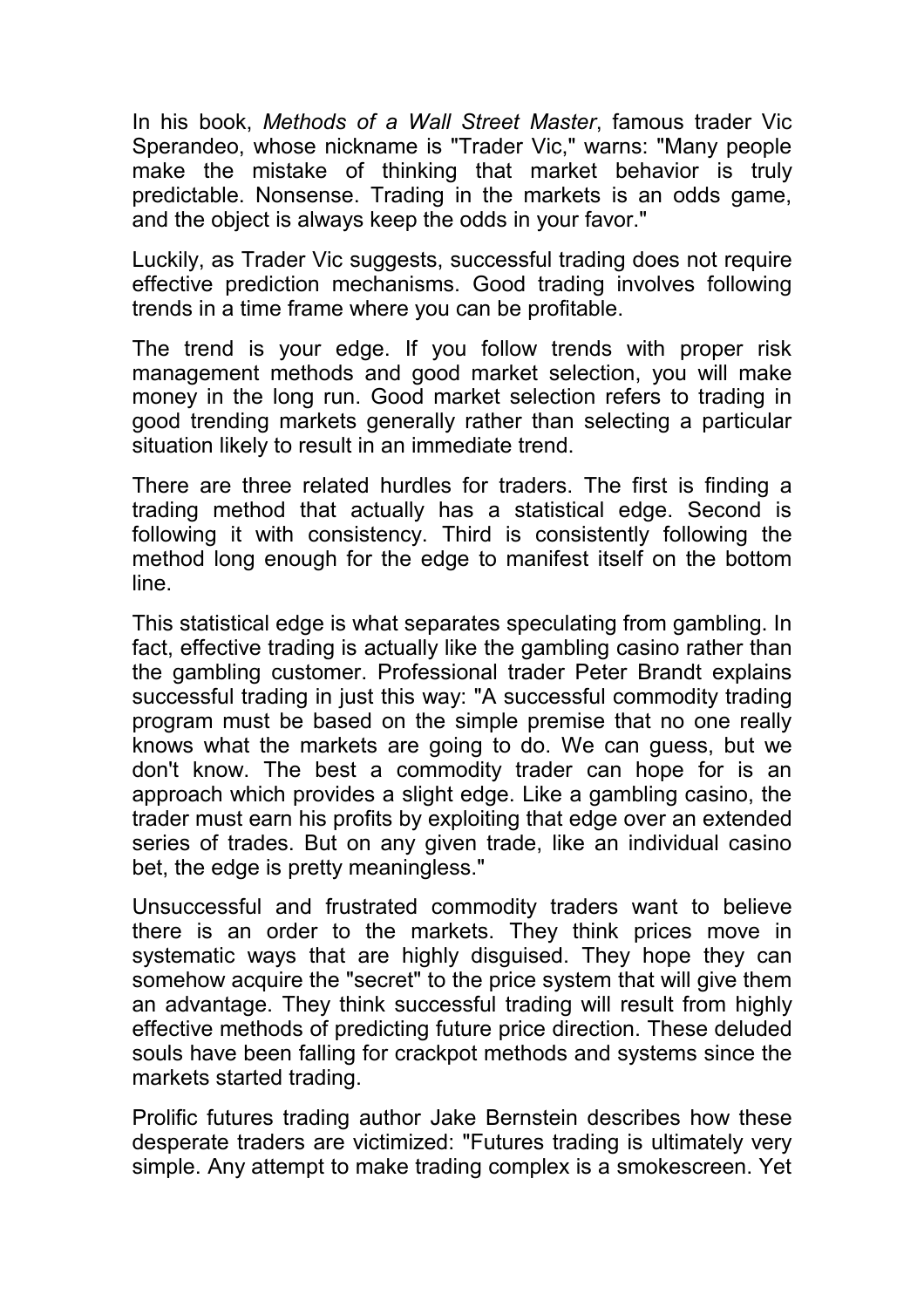for self-serving reasons an army of greed-motivated promoters try to make things complicated. Too many market professionals consider it their mission in life to obfuscate. Why? Because in so doing they give the appearance that their efforts are scholarly and important. They create a need for more information, and then they fill it!"

Books on how to trade commodities are famous for showing a few well-chosen examples where a described prediction method previously worked. They never show what would have happened if you had applied the method religiously for many years in numerous markets. Those who have tested these methods have found that in the long run almost all of them don't work. Be wary of any trading method unless you see a detailed demonstration showing that it has worked for at least five to ten years in a variety of different markets using exactly the same rules.

The job of the person who wants to trade commodities rationally and prudently is to ignore the promises of those promoting pie-in-the-sky prediction mechanisms and concentrate on finding and implementing a proven, integrated methodology that follows market trends.

*©1999 by Reality Based Trading Company All Rights Reserved*

## **Separating the Winners and Losers**

A very high percentage of those who try commodity trading eventually lose money. The ratio of losers could be as high as ninety-five percent. However, this does not necessarily mean that your chance of failure is that high. If, before you begin, you identify correctly the reasons most people lose, you can improve your odds significantly.

There is a small percentage of full-time professionals and highly skilled part-time traders who have learned how to trade correctly and generate consistent profits year after year. It is not impossible to determine what separates these people from the crowd.

Because trading well is not easy, you must approach the task very seriously. This is not something to treat as a hobby. Perhaps, first and foremost, this is what separates professionals from amateurs. Professionals look at their trading as a business. There are substantial profits to be made, and they will not just fall into your lap.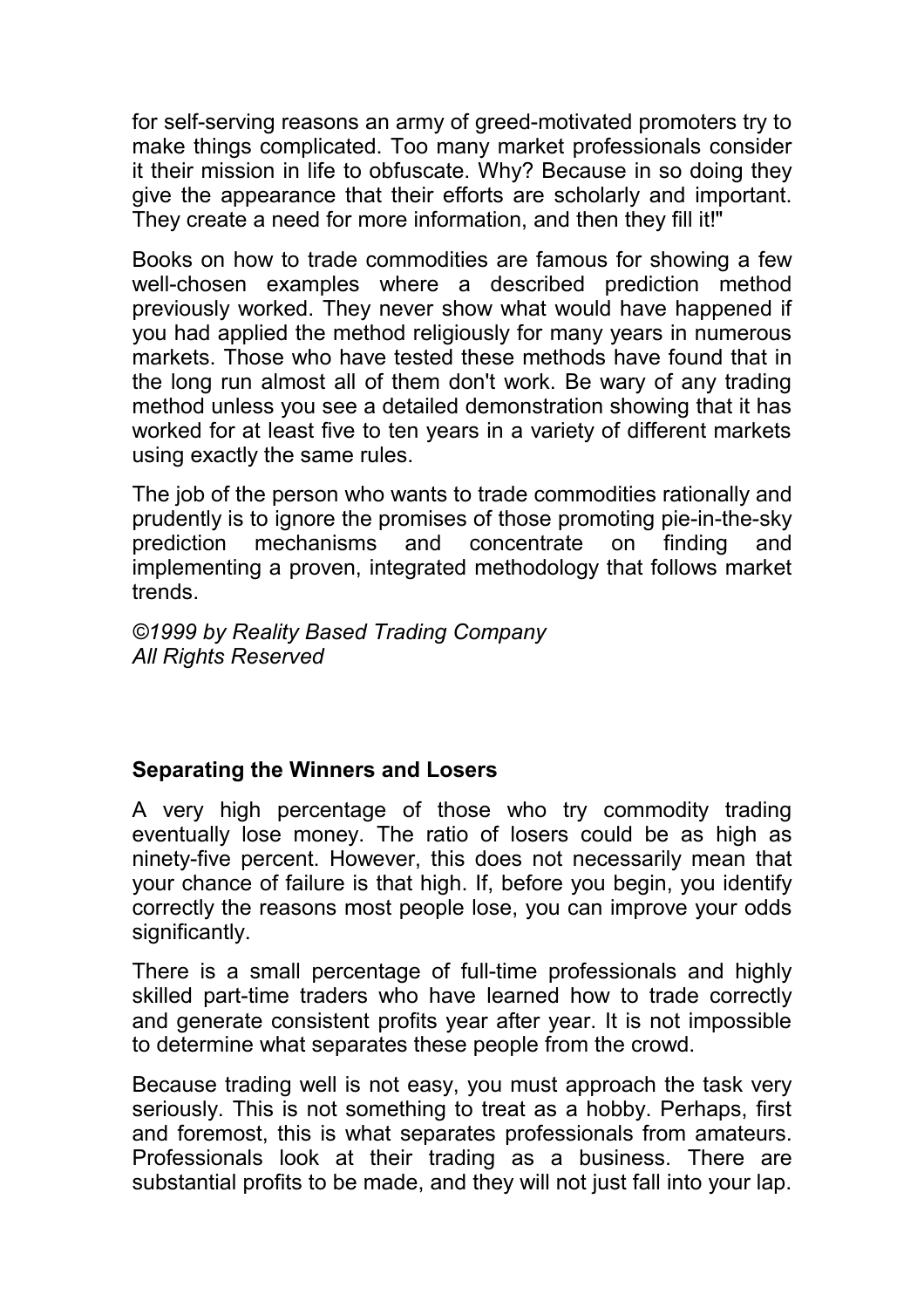Another crucial difference between successful and unsuccessful traders is that the successful ones have a plan and they follow it. Considering the amount of money involved and the potential risks, it is remarkable how few traders actually have any kind of plan for their trading. They go from trade to trade applying various ideas they have learned without any consistency and without any testing. They make decisions based on hot tips, something they read, today's news. They are acting from emotion rather than using a proven methodology. While they may not want to admit it, they are really gambling in the futures markets rather than trading intelligently.

Trading by emotion in an unstructured way certainly adds fun and entertainment to the enterprise. Taking positions on instinct is exciting, especially when they work out . . . as they often do. But in the end, this kind of trading will lose money.

Good trading is boring because you've thought out your strategy and tactics in advance. You trade according to a carefully tested system or method, not from what moves you emotionally that day.

Two psychological traits that separate winners from losers are patience and discipline. It is not enough to have a carefully tested trading plan. You must also be able to follow it religiously. This is not as easy as you may think.

Every experienced trader knows how great the temptation is to stray from the plan. There is always what seems to be a good reason. The true professional can resist this temptation and stick to his plan. He has the patience to wait for his method to signal a trade and not take trades he may be emotionally attracted to that are outside his plan. He has the discipline to follow his plan and take all the trades that it signals even when there appear to be strong reasons to make an exception.

This may sound easy, but when real money is on the line--your money--nothing is more difficult. The kind of trading that really works is emotionally demanding.

It is hard work to create a winning trading plan. It is hard psychologically to follow the plan after you create it. This is why so many people fail. Perhaps you have what it takes to be an exception.

*©1999 by Reality Based Trading Company All Rights Reserved*.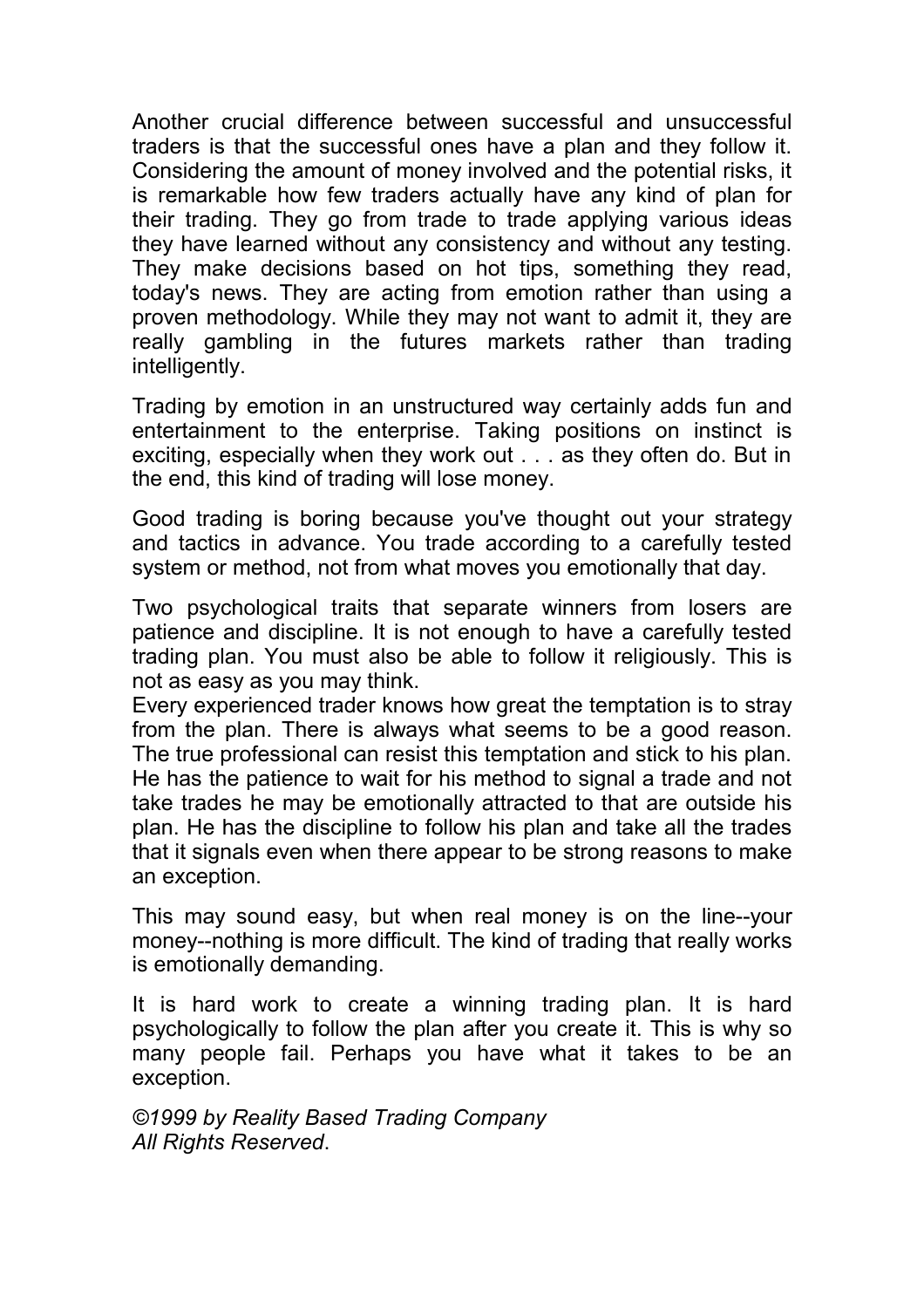#### **Learning To Trade Correctly**

One way to learn how to trade correctly is to find a successful trader and have him or her teach you exactly how they do it. However, even if you could find such a person and even if they would be willing to spend the time with you, it would not necessarily make you a successful trader. You might not have the capital necessary to trade the way they do. You would definitely not have the years of experience they had developing their successful approach. You might not have the personality profile necessary to execute their style of trading.

Another way to learn is by trial and error. This is the method of choice for most people although they probably don't realize it. The trouble with trial and error in futures trading is that you don't always take a loss when you trade incorrectly and you don't always make a profit when you trade correctly. Some of the best methods generate losses more than half the time. You can take many losses in row applying a very effective system. On the other hand, if you are lucky, you can makes tons of money trading quite stupidly. Psychologists call this random reinforcement, and it makes good trading impossible to learn through trial and error.

The most obvious and practical way to learn how to trade correctly is to read books. Find the best books by the most respected authors and the best traders and learn from them. While this may work in other areas of life, it is more problematic in commodity trading.

One of the few real secrets in commodity trading is that most of what you read in books about how to trade does not work in the real world. Even books by respected authors are full of trading methods that lose money when put to the test. You may find this shocking, but almost no commodity authors demonstrate the effectiveness of the methods they advocate. The best you can hope for are some well-chosen examples or a few cursory tests.

Learning to trade is a combination of being exposed to ideas plus practical experience watching the markets on a day-to-day basis. This is not something that can happen in only a few weeks. On the other hand, you can become a great trader even with only average intelligence. Professional trader and money manager Russell Sands describes the makeup of a successful trader: "Intelligence alone does not make a great trader. Success is equal parts of intellect,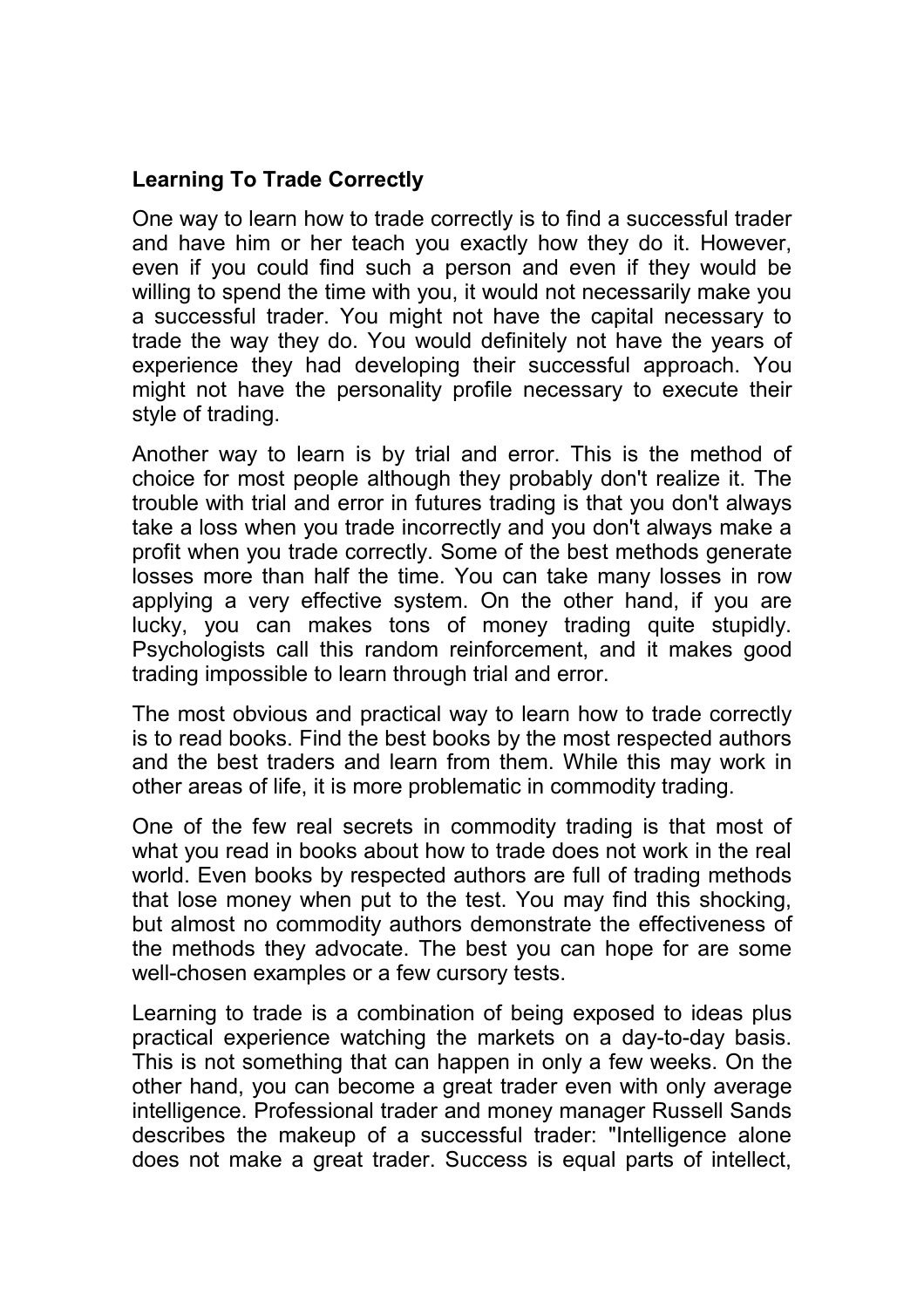applied psychology, practice, discipline, bankroll, self-understanding and emotional control."

Furthermore, to be successful you don't have to invent some complex approach that only a nuclear physicist could understand. In fact, successful trading plans tend to be simple. They follow the general principles of correct trading in a more or less unique way.

*© ©1999 by Reality Based Trading Company All Rights Reserved*.

#### **Elements of a Successful Trading Plan--Getting Started**

The first element of any trading plan is the amount of capital you intend to invest. This is up to you, but you should understand that there is a direct relationship between the amount of capital you commit and your probability of success. The more you invest, the greater is the likelihood that you will make money.

What is the minimum advisable amount to start with? Most professionals agree that it takes a minimum of \$10,000. If you try to trade with anything less, what happens to you will be luck. You won't have the capital necessary to apply proper risk management principles.

An important thing to keep in mind when deciding how much to commit initially to commodity trading is that the amount you invest must be "risk capital." Risk capital is defined as money you can afford to lose without affecting your standard of living. It should also be money that you feel comfortable risking. Think of your commodity account as an investment in a business. Many businesses fail. That's life. Make sure you won't be so afraid of losing money that it will affect your ability to make correct trading decisions.

The next part of your trading plan involves how you will make your actual buying and selling decisions. Under what conditions will you enter trades? When will you exit your trades? What markets will you trade?

There are four cardinal principles which should be part of every trading strategy. They are: 1) Trade with the trend, 2) Cut losses short, 3) Let profits run, and 4) Manage risk. These building blocks are so basic and important that I have written a whole book about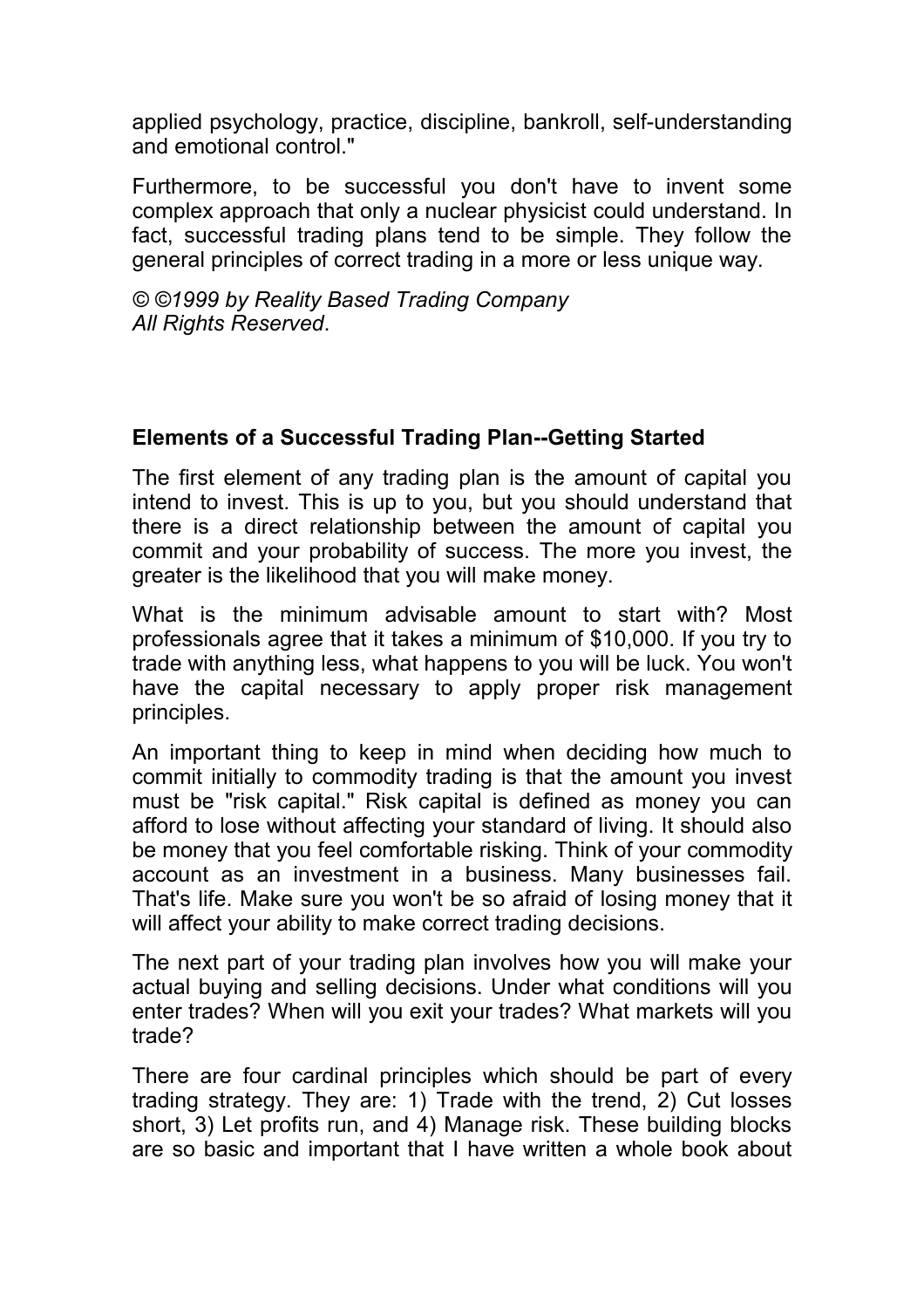them. You should make sure your strategy includes each of these requirements for success.

*©1999 by Reality Based Trading Company All Rights Reserved.*

## **Elements of a Successful Trading Plan--Trade With The Trend**

Trading with the trend is hard to do because a logical give-up exit point will be farther away, potentially causing a larger loss if you are wrong. This is a good example of why so few traders are successful. They can't bring themselves to trade in a psychologically difficult way.

You can define the concept of trend only in relation to a particular time frame. When you determine the trend, it must be, for example, the two-week trend or the six-month trend or the hourly trend. So an important part of a trading plan is deciding what time frame to use for making these decisions.

Do you want to be a long-term trader, also called a position trader? They hold positions for weeks or months. Do you want to be a shortterm trader who holds positions only for a few days? There are even very short-term traders called day traders. They watch the markets during the day and always enter and exit their positions on the same day.

While it is perhaps easier psychologically to keep the time frame short, the best results come from longer-term trading. The longer you hold a trade, the greater your profit can be.

Day trading has great attraction because you can start each day fresh and sleep comfortably every night with no open positions. However, it is the most difficult kind of trading there is. Here's how legendary trader Larry Williams describes it: "Day trading is so stressful. You're going to end up frying your brain. All the day traders I talk with are losing money. Besides, it's really hard to come up with profitable day trading systems."

For the greatest chance of success, your time frame to measure trends should be at least four weeks. Thus, you should only enter trades in the direction of the price trend for the last four weeks or more. A good example of a trend-following entry rule would be to buy whenever today's closing price is higher than the closing price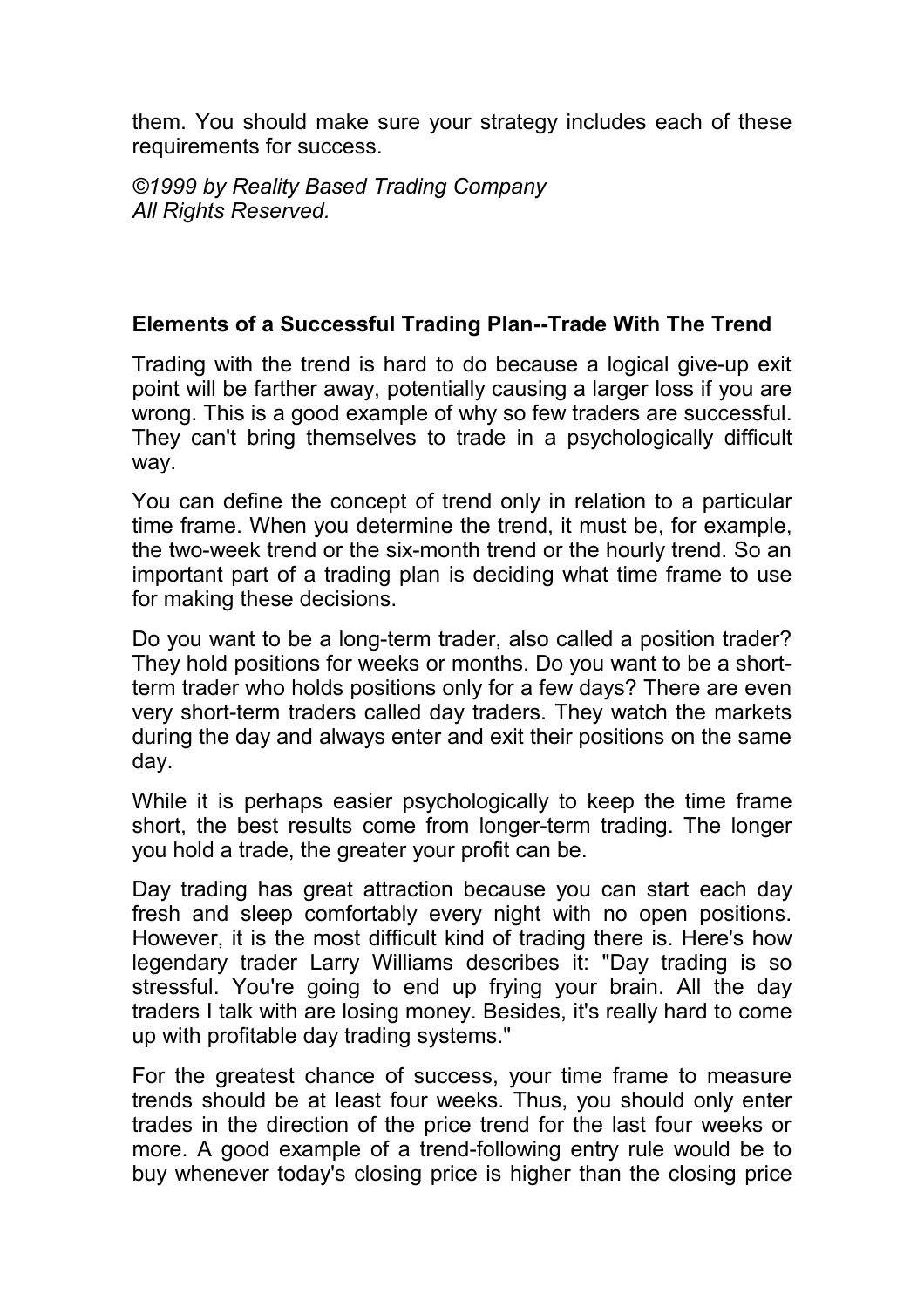of 25 market days ago, and sell whenever today's closing price is lower than the closing price of 25 market days ago.

When you trade in the direction of this long a trend, you are truly following the markets rather than predicting them. Most unsuccessful traders spend their entire careers looking for better ways to predict the markets.

*©1999 by Reality Based Trading Company All Rights Reserved.*

#### **Elements of a Successful Trading Plan--Cut Losses Short**

If you are following market trends rather than trying to anticipate them, the next important part of the plan is how to exit trades that don't work out. Here is where the second cardinal principle comes in. It is Cut Losses Short.

This is another sensible-sounding concept that is much easier to acknowledge than actually to execute when real money is on the line. No one wants to exit a trade with a loss. They don't want to lose money. More importantly, they don't want to admit they were wrong. You can always think of many reasons to hold on to a losing trade. You can hope that the market will suddenly turn around and give you a profit instead of a loss.

This is another example where successful traders have learned to do the hard thing. If there is one thing consistent in the stories of how good traders turned themselves around from being bad traders, it is their attitude about losses. Professional traders accept that losses are part of the game. Since the markets are mostly random, the best trading methods will always have numerous losses. Professionals do not equate losses with being wrong.

It is precisely because correct trading methods invariably generate many losses that it is important to keep the individual losses small in relation to the overall size of the account. In order to keep trading, you must preserve your capital. If you can keep trading in the direction of the trend, the big profits will come. However, if you take too many large losses, your capital will be wiped out before you can enjoy the big profitable trades.

The laws of probability insure that regardless of your approach, you will inevitably suffer some long strings of consecutive losses. If you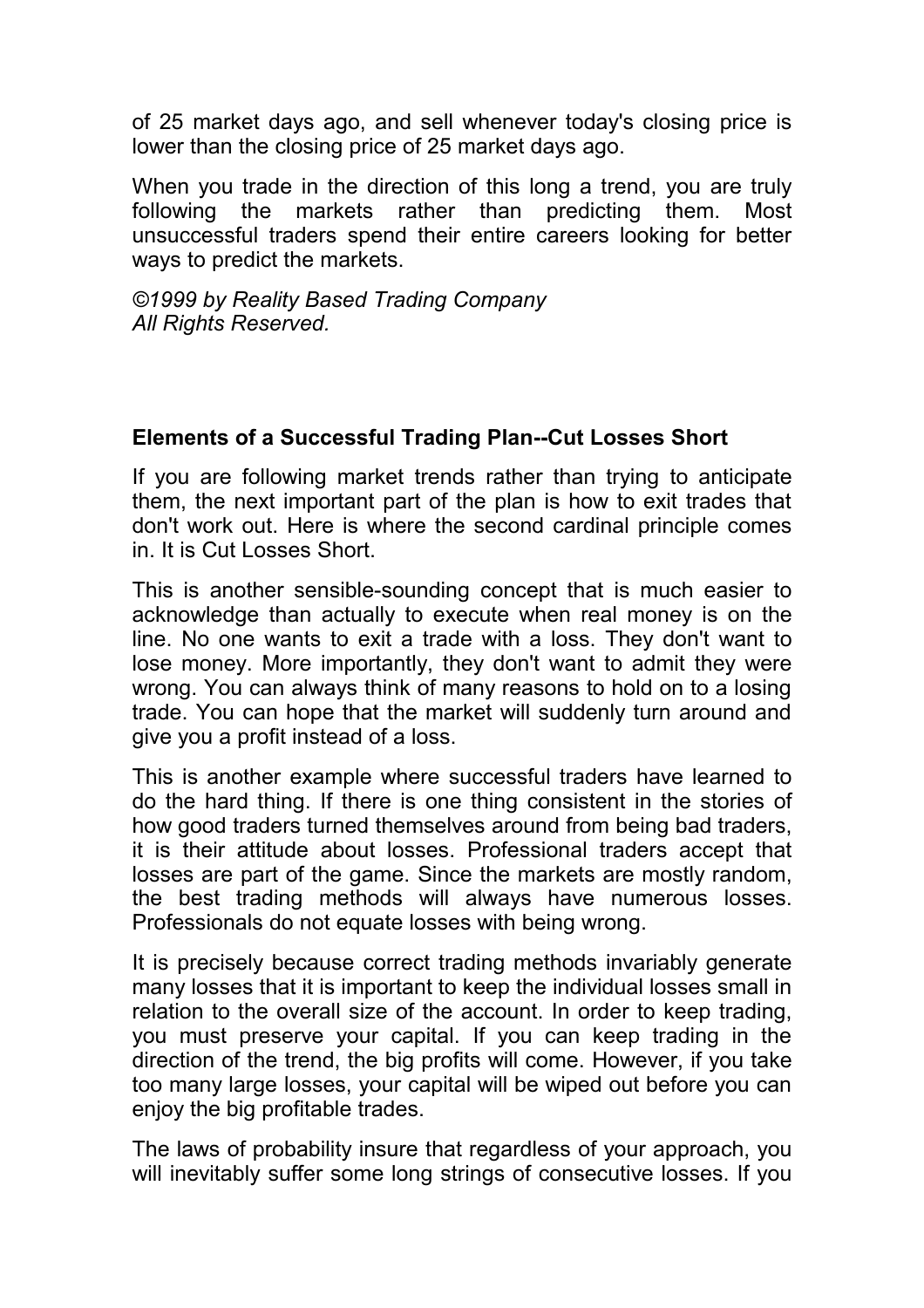are risking too high a percentage of your account on each trade, before long one of these unavoidable losing streaks will blow you away. Keeping losses to about one percent of your account size is optimal. With smaller accounts, the percentage will have to be larger. Five percent on one trade is probably the highest prudent level of risk.

Because of the randomness in commodity price action, you must allow the market a certain amount of leeway before giving up on a trade. In general, you must be willing to risk between \$500 and \$1,000 to trade most markets. For smaller accounts, the Mid America Exchange offers trading with smaller sized contracts that allow you to trade with lower risk.

While there are more sophisticated ways to decide when to exit a losing trade, getting out after a loss of a predetermined dollar amount is as good a way as any. The important thing is to respect your plan. You can place a stop-loss order with your broker that instructs him in advance to exit a trade if the market hits your loss limit. You should always do this to guard against inattention or changing your mind at the crucial moment.

*©1999 by Reality Based Trading Company All Rights Reserved.*

## **Elements of a Successful Trading Plan--Let Profits Run**

The next part of the plan involves a more pleasant alternative: when to exit a trade that is profitable. The cardinal principle involved is Let Profits Run. In other words, stay with your profitable trades as long as possible because the trend is likely to continue and make your profits even larger.

Again, this is easy to understand but not so easy to do when real money is involved. The difficulty is that although your profit may become much larger if you stay with a trade, it may also decrease and even disappear. Human nature is such that it values a sure profit much more highly than the probability of a much higher profit. Thus, traders are inclined to take their profits too soon. This can be fatal to long-term success because big profits are necessary to overcome the inevitable collection of small losses.

There is a good way to let profits run while still guarding against the possibility that prices will turn around and take away much of your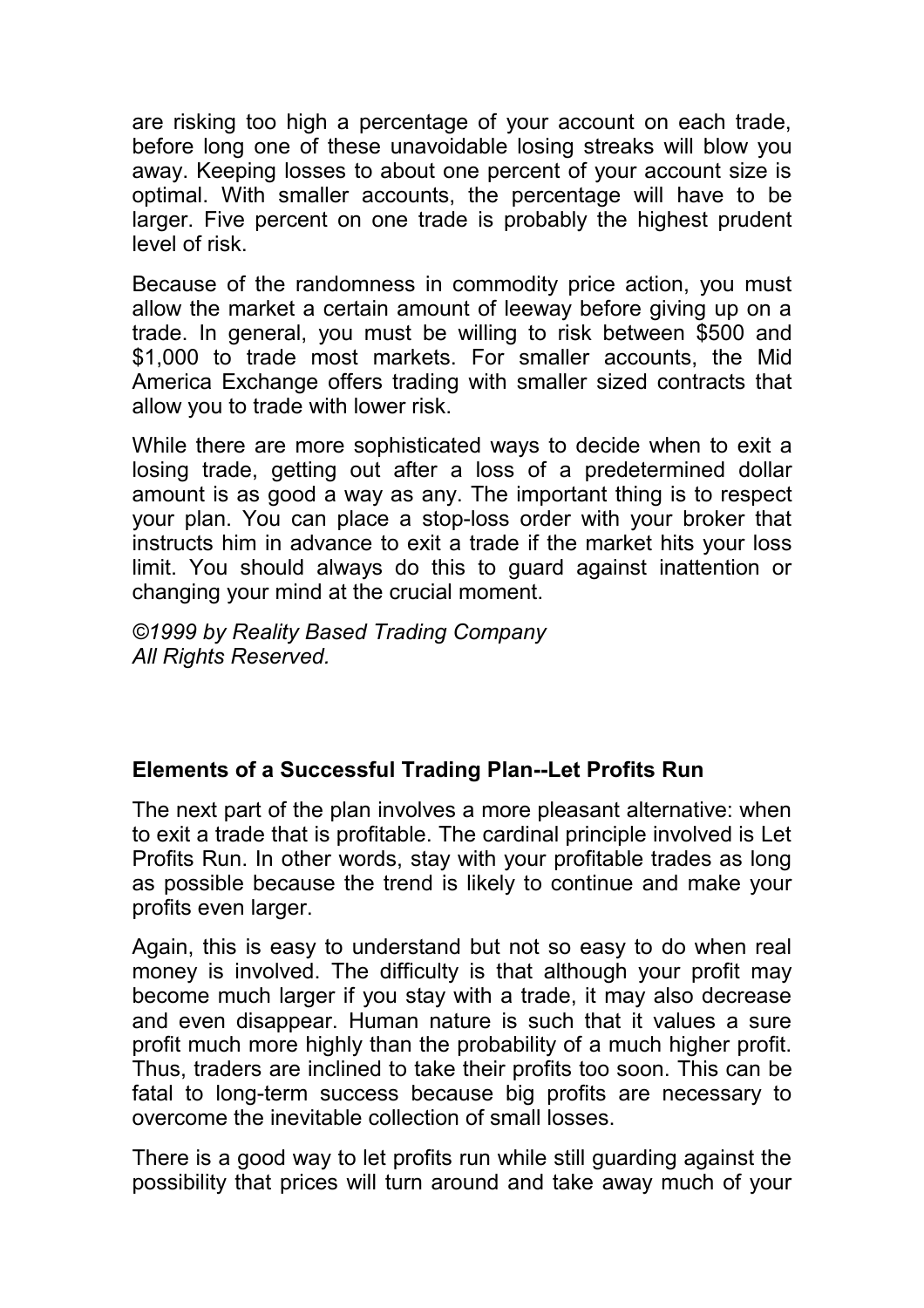accumulated profits before the trend actually reverses. It is called a trailing stop. You include in your plan a method for moving an exit point along some distance behind your trade. As long as the trend keeps moving in your favor, you stay in the trade. If the market reverses direction by the amount of your trailing stop, you exit the trade at that point. You would also offset your trade and reverse position if the trend reversed.

One way to set a trailing stop is to protect a certain percentage of the accumulated profit. That will always insure that you keep some profit on a good trade.

*©1999 by Reality Based Trading Company All Rights Reserved.*

### **Elements of a Successful Trading Plan--The Markets You Trade**

Another trading plan consideration is the markets you trade. There are about forty futures markets with sufficient liquidity to allow prudent speculation. However, it is important to select a good universe of markets that are appropriate for your account size, risk level and trading style.

It also important that your market universe be diversified. There are always a number of big market moves every year, but no one knows in advance where they will be. If you trade a diversified portfolio, there is a greater chance that you will catch some of the truly big moves that make for successful trading.

Another consideration in choosing a market to trade is its historical propensity to have more big trending moves. Since the trend is your edge in trading, you can maximize your edge by selecting the most trendy markets. The following are some of the best trending markets in various trading sectors.

The currencies are the best trending sector. The currencies to trade are the Swiss Franc, the German Mark, the Japanese Yen and the British Pound.

Interest rate futures are also good trending markets. T-Bonds represent long-term interest rates and Eurodollars are for short-term interest rates.

In the energy complex, Crude Oil, Heating Oil and Natural Gas are good trading vehicles.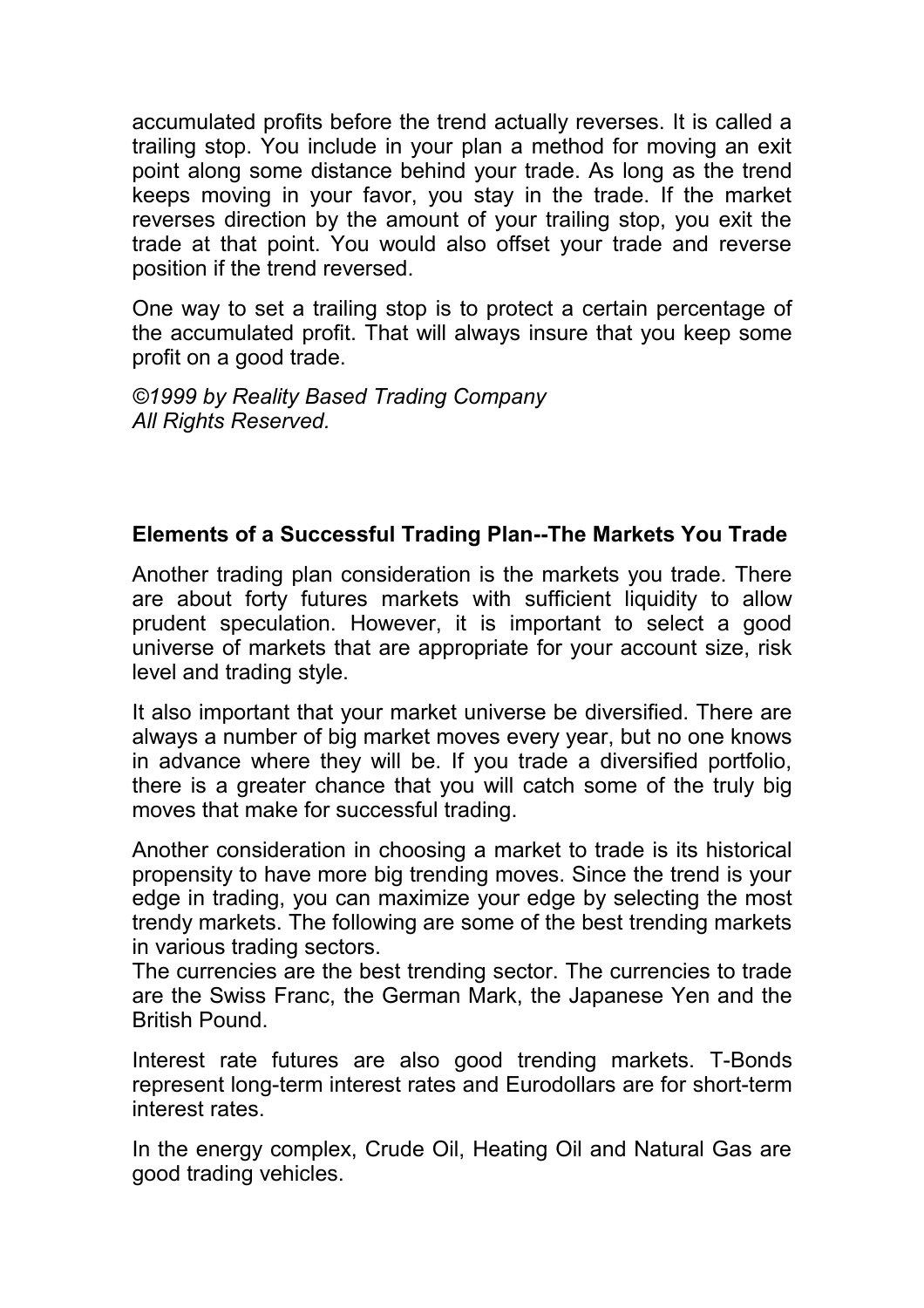In the food sector, Coffee, Orange Juice and Sugar are recommended.

In metals, you can trade Gold, Silver and Copper.

In agriculturals, Corn, Oats, Soybeans and Cotton are the best.

Now you have the outline of an overall plan to trade commodities. The key to success is to test whatever strategy you intend to apply before you trade with it. Remember that the conventional wisdom that you read in books is mostly ineffective. When applied consistently, most trading methods don't work.

You can't test your plan unless it is specific. The rules must be precise and objective. Having a thoroughly tested plan is crucial to maintaining the confidence necessary to keep trading the plan through the inevitable losing periods that every good system and every good trader must endure.

The reliability of non-computerized testing is highly suspect. Using computer software that tests a particular approach or a variety of approaches is preferred. You must learn the correct way to test and evaluate trading approaches.

*©1999 by Reality Based Trading Company All Rights Reserved.*

## **Elements of a Successful Trading Plan--Manage Risk**

The final cardinal principle of trading overlays all the rest. It is Manage Risk. This is as crucial as the others because it is by managing risk that you limit losses and preserve your capital.

The most important element of managing risk is keeping losses small, which is already part of your trading plan. Never give in to fear or hope when it comes to keeping losses small. Preventing large individual losses is one of the easiest things a trader can do to maximize his chance of long-term success.

Another element of risk is the market you trade. Some markets are more volatile and more risky than others. Some markets are comparatively tame. If you have a small account, don't trade bigmoney, wild-swinging contracts like the S&P 500 stock index. Don't be above using the smaller-sized Mid-America contracts to keep risk in proportion to your capital. Don't feel you have to trade any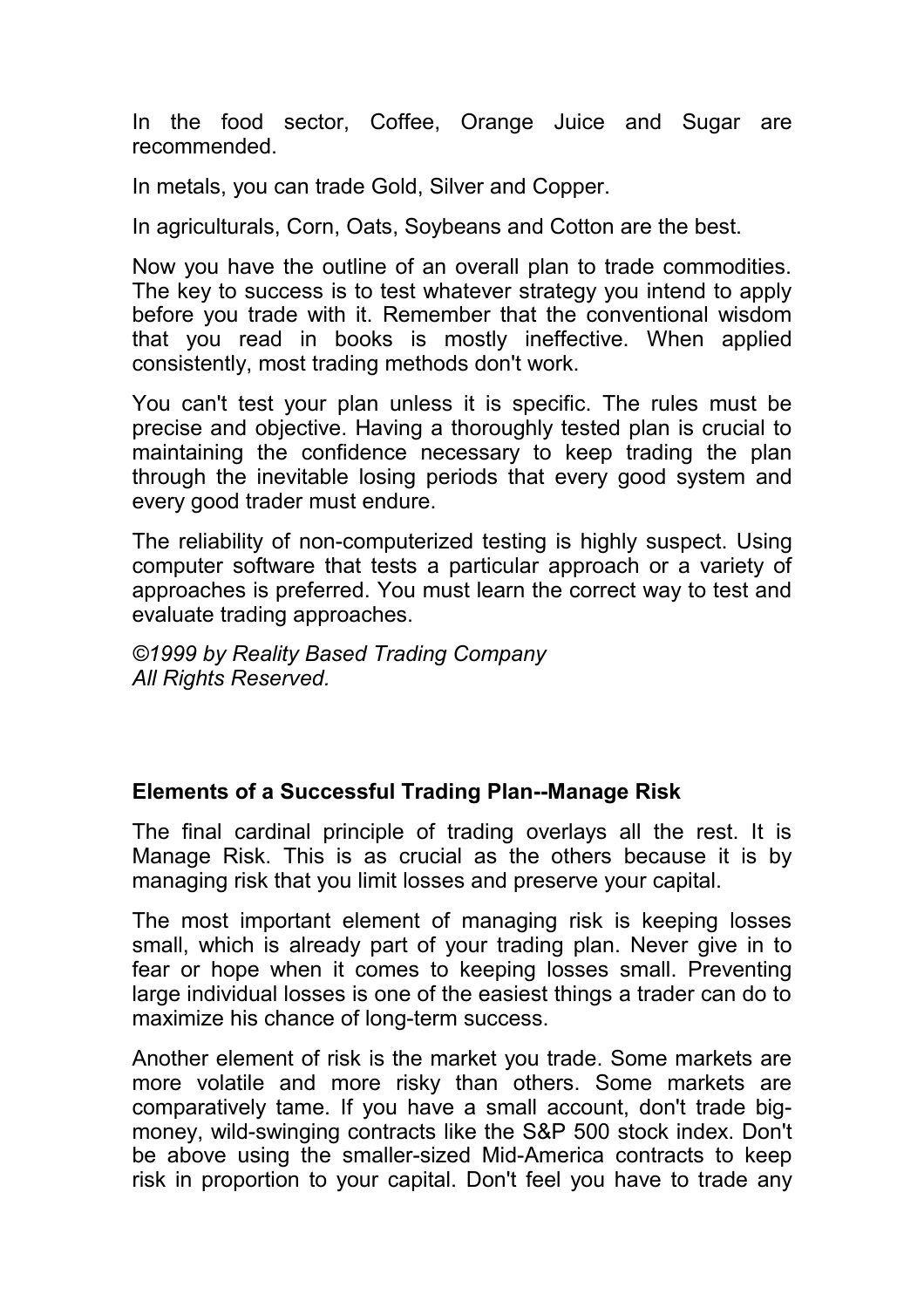market that might make a move. Emphasize risk control over achieving big profits.

The biggest risks to commodity traders come from surprise events that move the markets too quickly to exit at their pre-determined give-up point. While you can never eliminate these risks entirely, you can guard against them by advance planning. Pay attention to the risk of surprise events such as crop reports, freezes, floods, currency interventions and wars. Most of the time there is some manifestation of the potential. Don't overtrade in markets where these kinds of events are possible.

Trade in correct proportion to your capital. Have realistic expectations. Don't overtrade your account. One of the most pernicious roadblocks to success is greed. Commodity trading is attractive precisely because it is possible to make big money in a short period of time. Paradoxically, the more you try to fulfill that expectation, the less likely you are to achieve anything.

The pervasive hype that permeates the industry leads people to believe that they can achieve spectacular returns if only they try hard enough. However, risk is always commensurate with reward. The bigger the return you pursue, the bigger the risk you must take. Even assuming you are using a method that gives you a statistical edge, which almost nobody is, you must still suffer through agonizing equity drawdowns on your way to eventual success.

It is better to shoot for smaller returns to begin with until you get the hang of staying with your system through the tough periods that everyone encounters. Professional money managers are generally satisfied with consistent annual returns of twenty percent. If talented professionals should be satisfied with that, what should you be satisfied with? Surprisingly, disciplined individuals can do better. It is realistic for a good mechanical system diversified in the best markets to expect annual returns in the twenty-five to fifty percent range.

One last thing about creating a trading plan. Don't be enticed into trading options as a less risky alternative to futures. While the dollar risk of buying puts and calls may appear lower and more certain, the probability of long-term success is remote.

Experienced professional traders, such as Larry Williams, agree: "Options are a very difficult game because you have to do two things: You have to beat the market and beat the clock. Perhaps some sophisticated people can trade options. I've been trading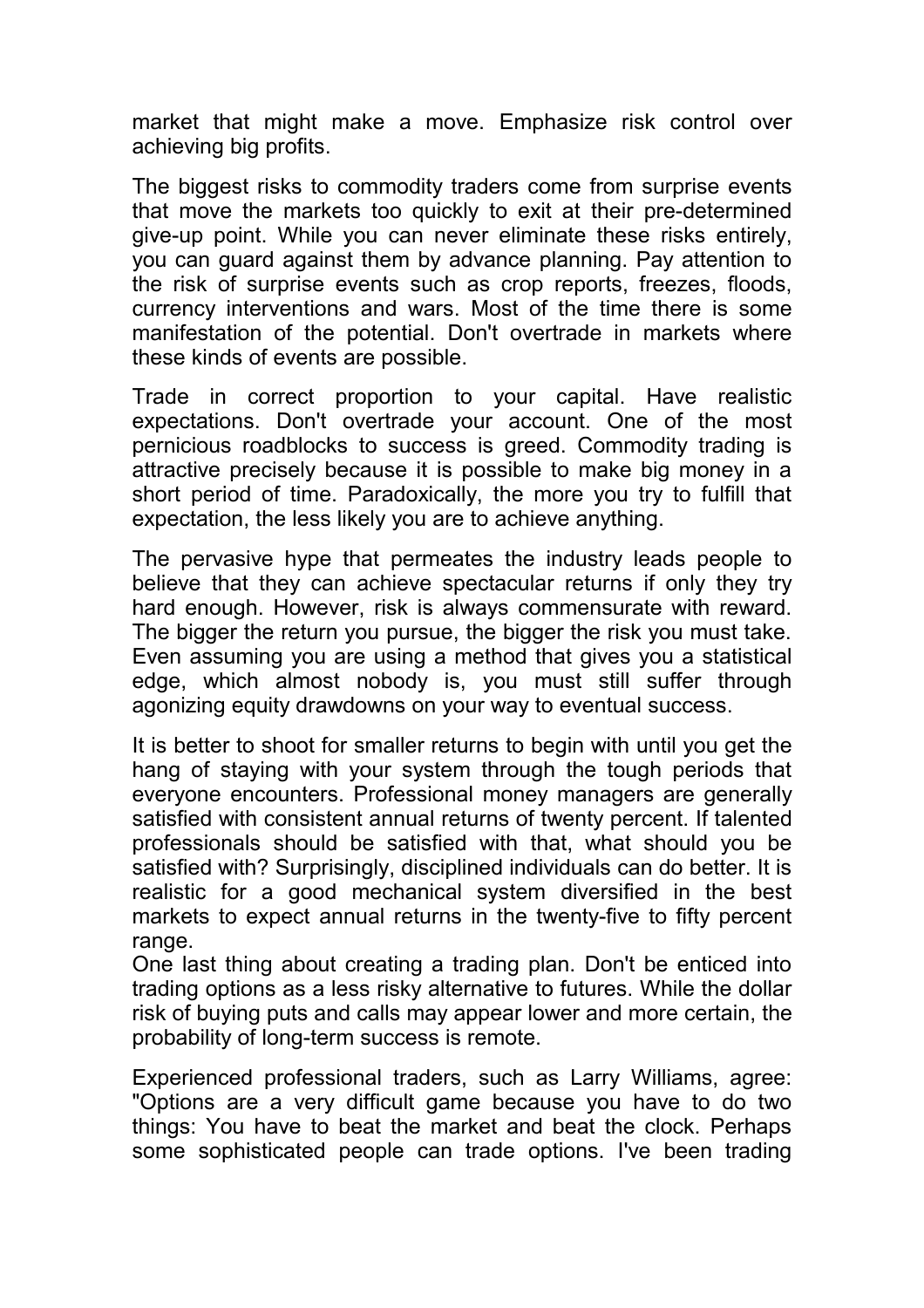stocks and commodities successfully for over thirty years, but I don't trade options because it's too tough."

The best way to trade options is to sell them to small speculators. That's what options professionals do. However, selling options has more risk and is more difficult than trading futures. Unless you are well-capitalized and committed to a full-time career as a professional options player, stick to futures.

Although the commodity markets appear complex from the outside, making money trading is quite simple. You use an historically proven plan that trades with the trend, cuts losses short and lets profits run. You trade your system in a carefully-selected group of markets. You start with sufficient capital and pay close attention to managing risk. Richard Dennis made his \$200 million following precisely this kind of trading approach.

*©1999 by Reality Based Trading Company All Rights Reserved.*

## **Psychological Pitfalls**

Here are some additional psychological pitfalls to avoid. Be wary of depending on others for your success. Most of the people you are likely to trust are probably not effective traders. For instance: brokers, gurus, advisors, friends. There are exceptions, but not many. Depend on others only for clerical help or to support your own decision-making process.

You may acquire trading methods or systems from others or from books, but be sure to test them carefully yourself before trading. Good systems that you can buy come with computer software that allows comprehensive historical testing.

Don't blame others for your failures. This is an easy trap to fall into. No matter what happens, you put yourself into the situation. Therefore, you are responsible for the ultimate result. Until you accept responsibility for everything, you will not be able to change your incorrect behaviors.

Stay long-term oriented. Don't adjust your approach based solely on short-term performance. Through luck, any horrible system can look great, even for relatively long periods of time. Conversely, the best systems have frequent losing periods. If you judge a system by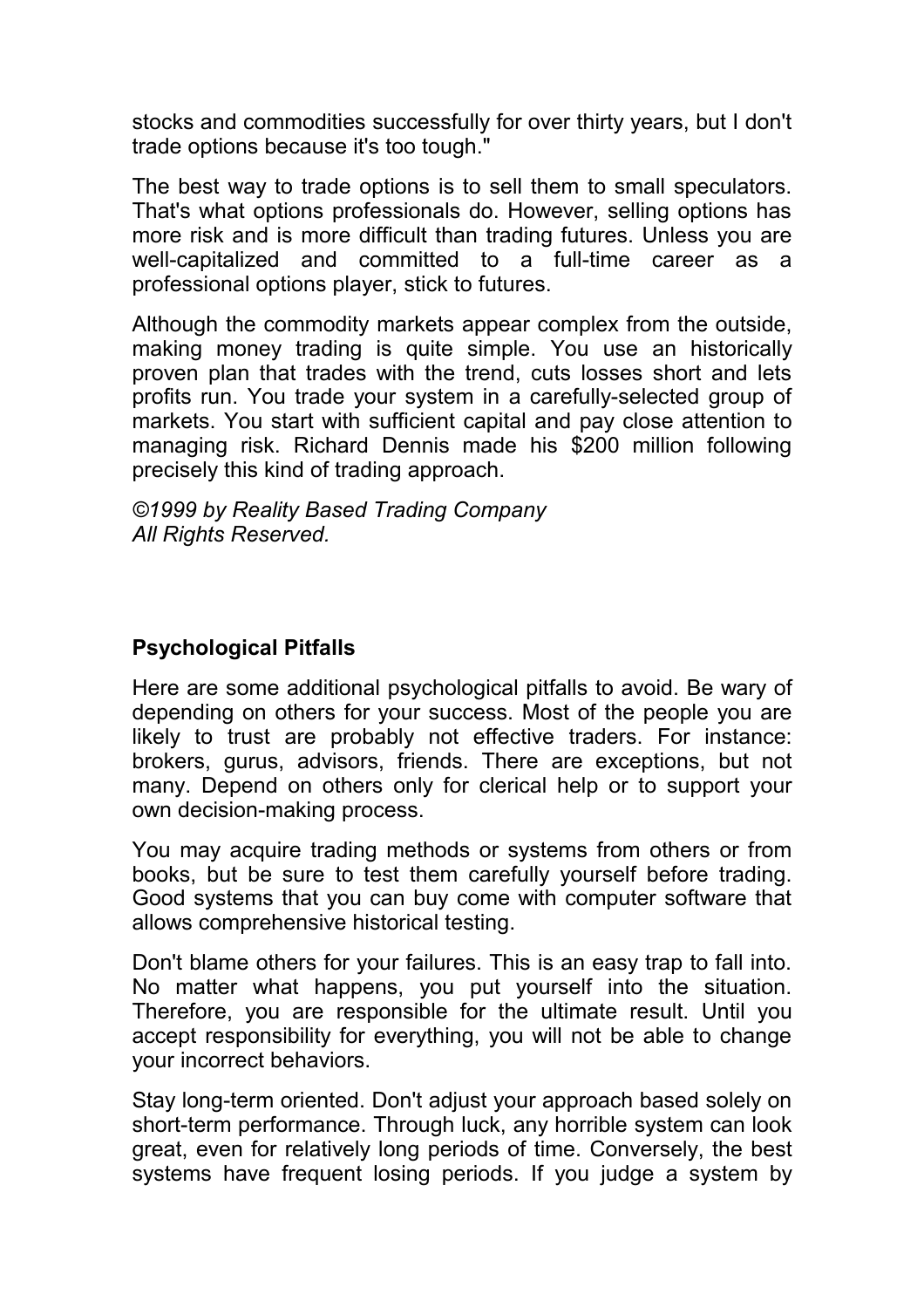short-term performance, you are likely to reject the best systems that exist.

Most traders have such an ego investment in their trading that they cannot handle losses. Several losses in a row are devastating. This causes them to evaluate trading methods and systems based on very-short-term performance. Don't start trading a system based on only a few trades, and don't lose confidence in one after only a few losses. Evaluate performance based on many trades and multi-year results.

Don't underestimate the psychological difficulty of successful trading. Robert Rotella describes the trauma in *The Elements of Successful Trading*: "Trading is one of the most stressful endeavors imaginable. Taking losses day after day with a strategy that, just a short while ago was working well, can be a terrible experience. Trading performance can be consistently volatile with good and bad times highly magnified. The market can batter your psyche and gnaw at your soul. These bad experiences will never end as long as you trade. The more successful you are as a trader, the more money you will lose."

Keep trading in correct perspective and as part of a balanced life. Trading is emotionally intensive no matter whether you are doing well or going in the tank. It is easy to let the emotions of the moment lead you into strategic and tactical blunders.

Don't become too elated during successful periods. One of the biggest mistakes traders make is to increase their trading after an especially successful period. This is the worst thing you can do because good periods are invariably followed by awful periods. If you increase your trading just before the awful periods, you will lose money twice as fast as you made it.

Knowing how to increase trading in a growing account is perhaps the most difficult problem for successful traders. Be cautious in adding to your trading. The best times to add are after losses or equity drawdowns.

Don't become too depressed during drawdowns. Trading is a lot like golf. All golfers, regardless of their ability, have cycles of good play and poor play. When a golfer is playing well, he assumes he has found some secret in his swing and will never play poorly again. When he is hitting the ball sideways, he despairs that he will never come out of his slump.